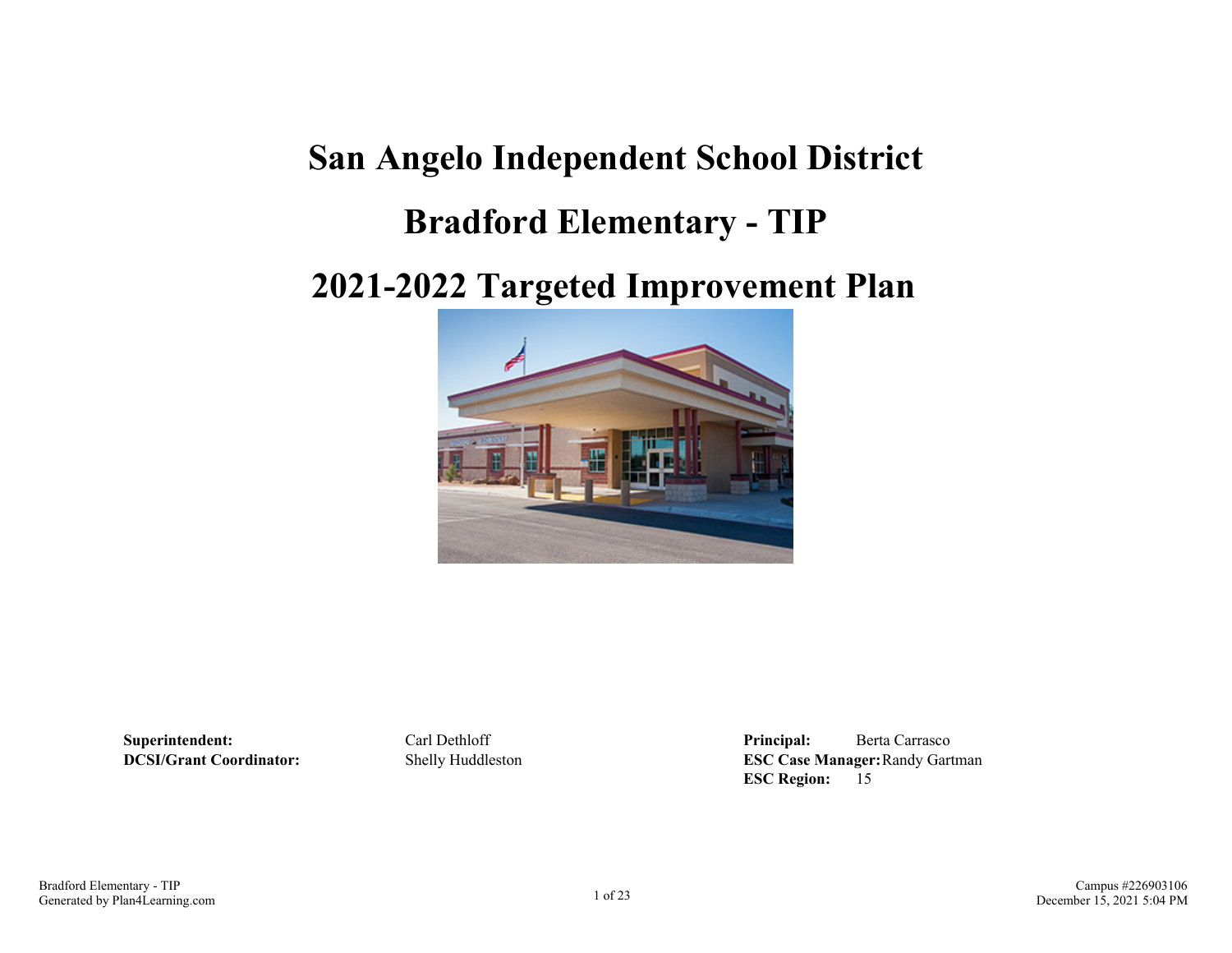## **Assurances**

### **DCSI/Grant Coordinator**

I, the District Coordinator of School Improvement/Grant Coordinator, attest that I will provide or facilitate the provision of all the necessary district-level commitments and support mechanisms to ensure the successful implementation of the Targeted Improvement Plan for this campus. I understand I am responsible for the implementation of all intervention requirements. If I am the principal supervisor, I understand I am responsible for ensuring the principal carries out the plan elements as indicated herein.

**Signature:** Shelly Huddleston

### **Principal Supervisor**

I, as supervisor of the principal for this campus, attest that I will coordinate with the DCSI/Grant Coordinator to provide or facilitate the provision of all the necessary district-level commitments and support mechanisms to ensure the principal I supervise can achieve successful implementation of the Targeted Improvement Plan for this campus. I understand I am responsible for ensuring the principal carries out the plan elements as indicated herein.

**Signature:** Shelly Huddleston

### **Principal**

I, as principal for this campus, attest that I will coordinate with the DCSI/Grant Coordinator (and my supervisor, if they are not the same person) to use the district-provided commitments and support mechanisms to ensure the successful implementation of the Targeted Improvement Plan for this campus. I agree to carry out the plan elements as indicated herein.

**Signature:** Berta Carrasco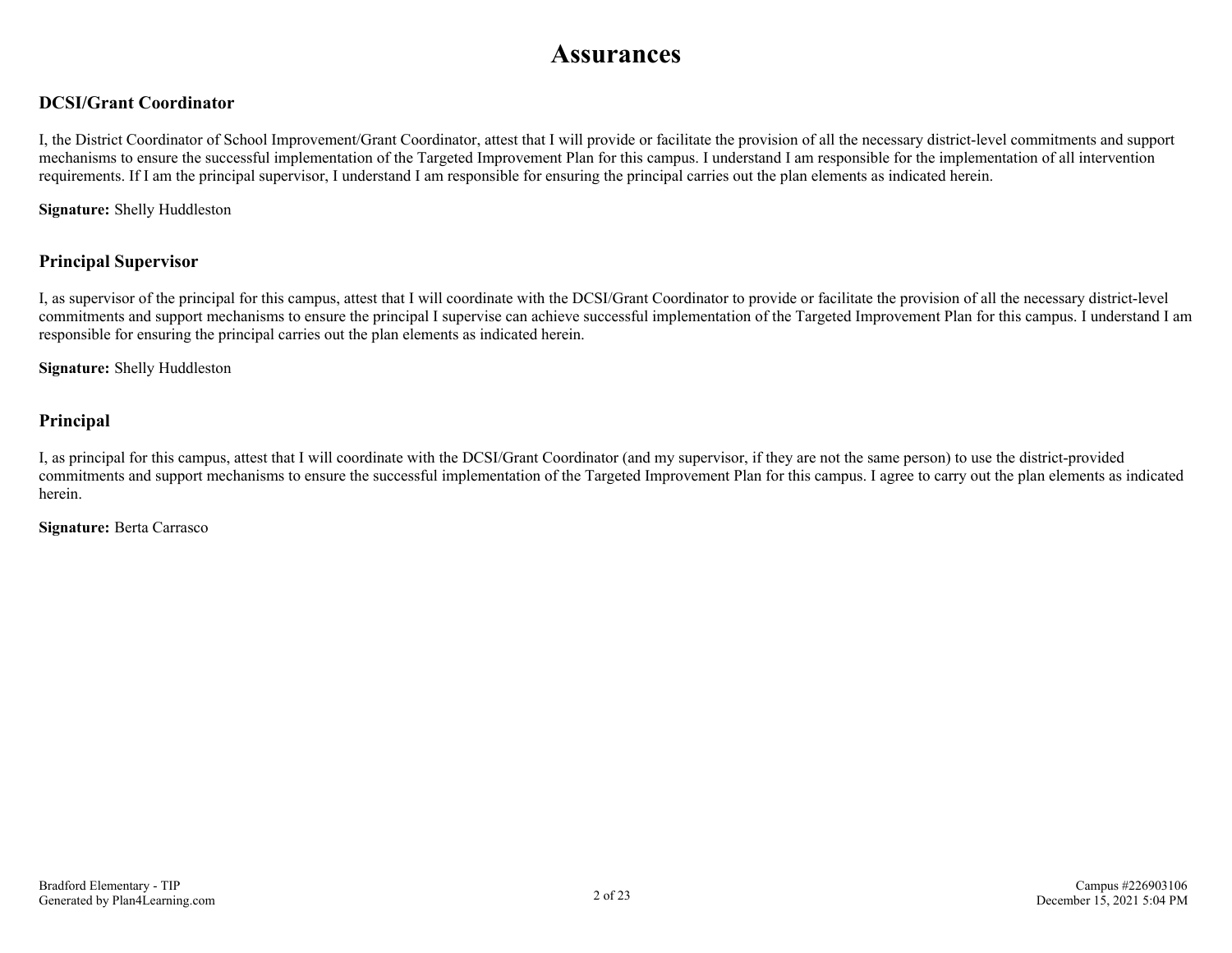# **Data Analysis**

### **Domain 1**

**Domain 1: What accountability goal has your campus set for this year? Be sure to include how you determined the goal for each domain and how these goals will impact your overall Accountability Rating.**

Our Domain 1 goal is to get to 65% approaches, 35% meets, and 15% masters which would result in an overall Domain 1 score of 65 or a D.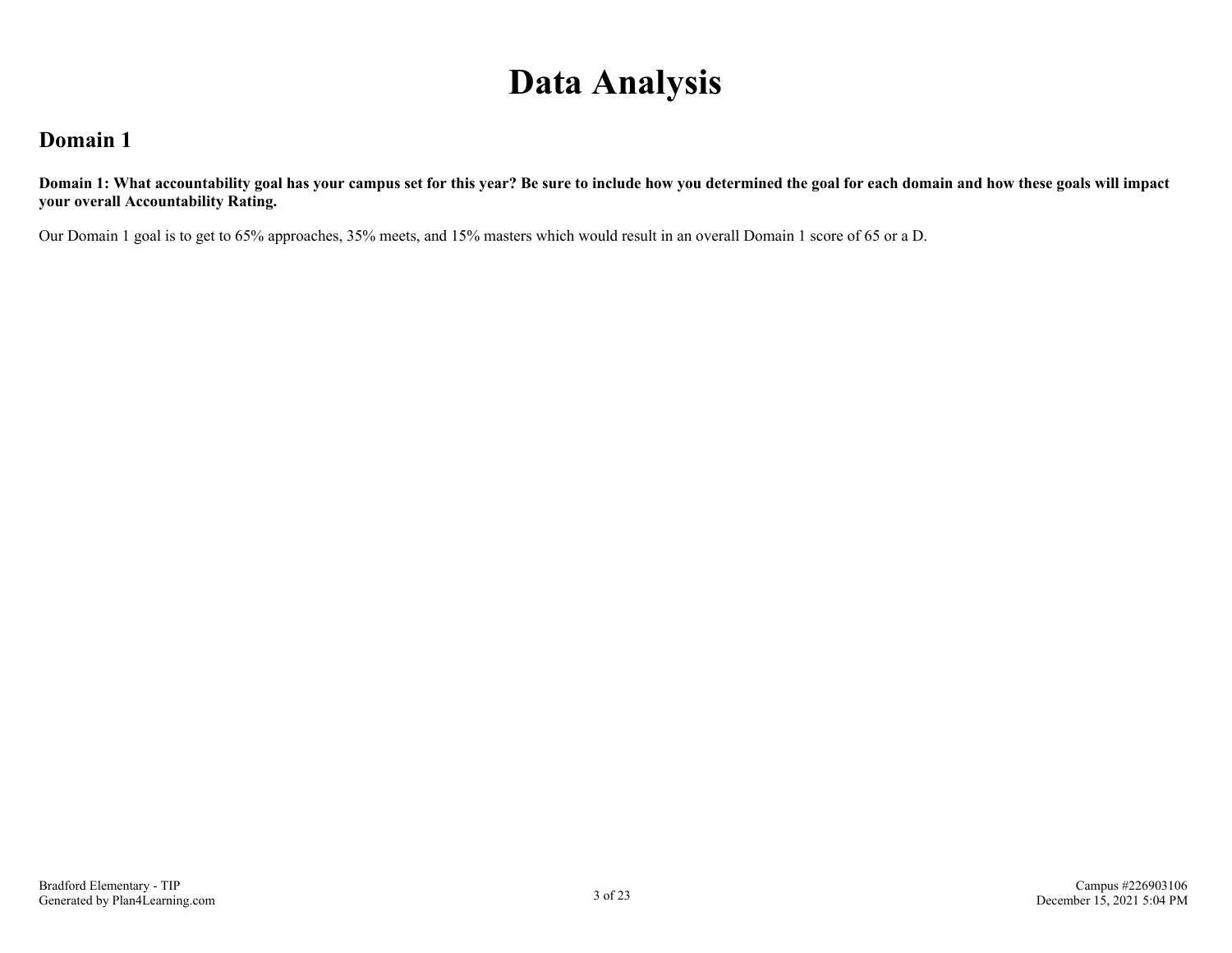## **Domain 2A or 2B**

**Domain 2A or 2B: What accountability goal has your campus set for this year? Be sure to include how you determined the goal and how these goals will impact your overall Accountability Rating.**

Domain 2A Our goal is to focus on Domain 2A-Student Academic Growth. We need to be at a 70% in order to reach a C rating in this domain.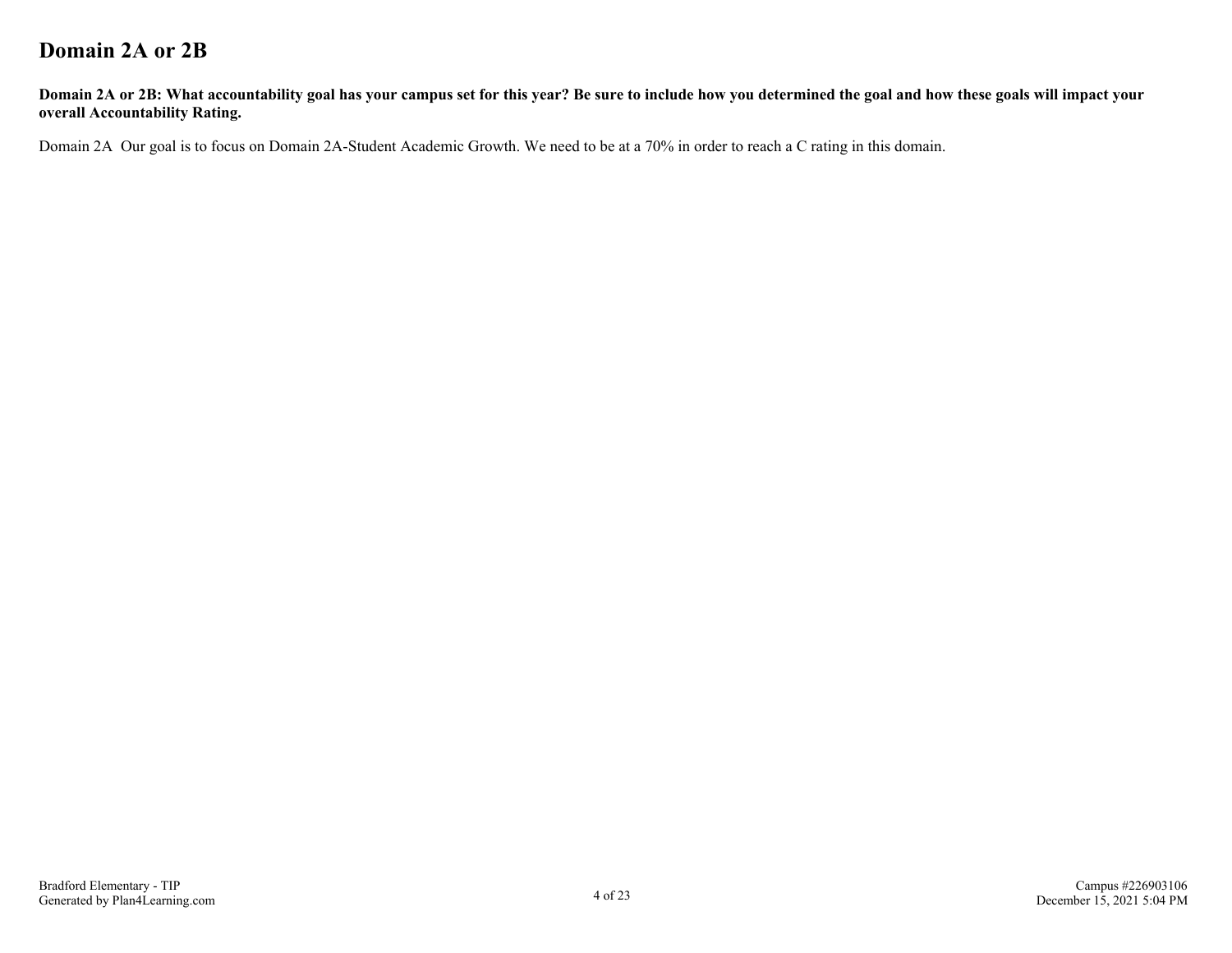## **Domain 3**

**Domain 3: What accountability goal has your campus set for this year? Be sure to include how you determined the goal for each domain and how these goals will impact your overall Accountability Rating.**

Our goal for Domain 3-Closing the gap is 15/30 targets. This will give us a 72 component score, and rating of a C in Domain 3. This will help us achieve an overall rating of a C.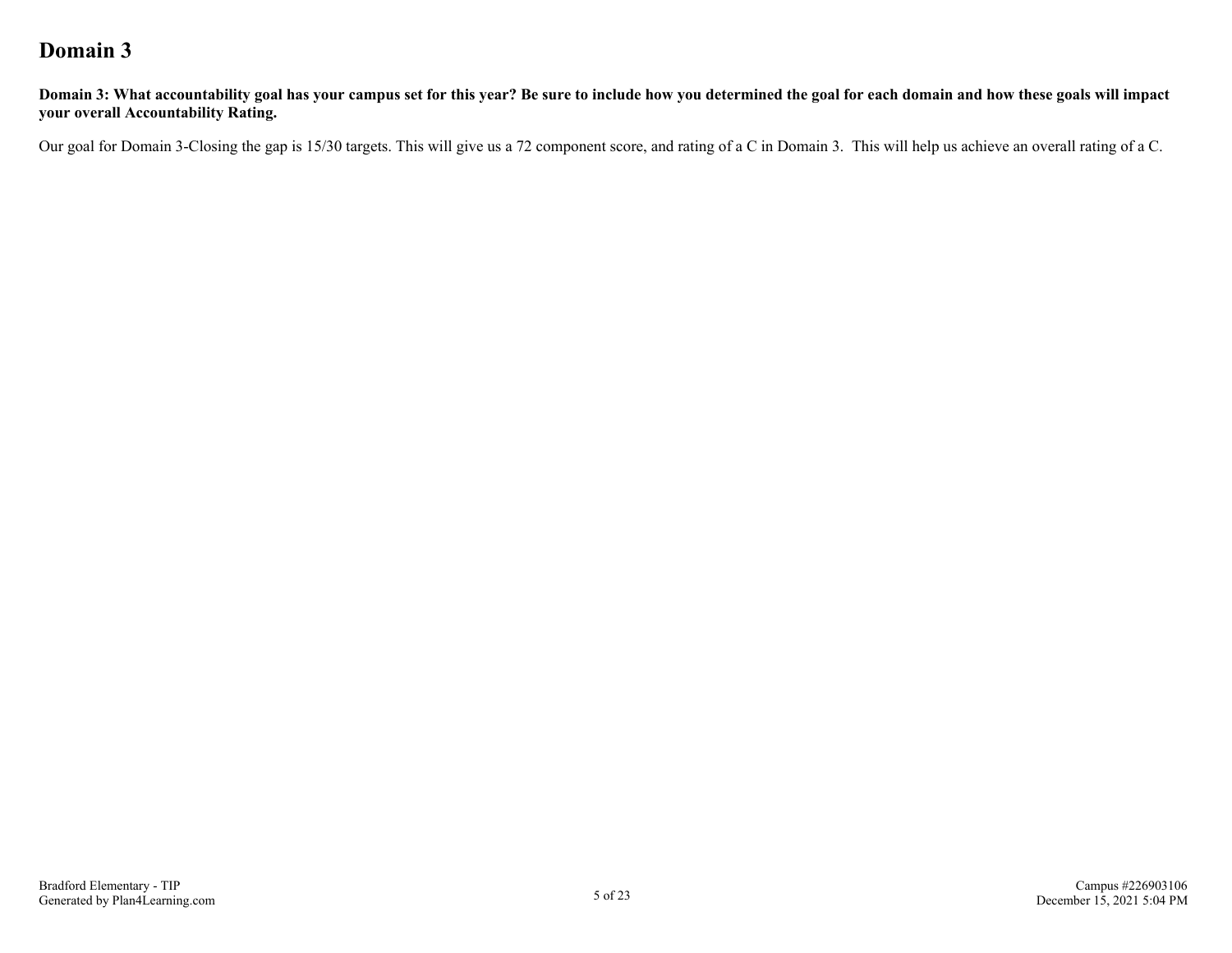### **Subject Areas and Student Groups**

#### **Which subjects are a focus this year when thinking about student performance? Why have you identified these specific subject areas? What is the intended impact on your accountability domain scores?**

We are focusing on Math and Reading with our All students group. We have shown a decline in student achievement in the previous two years. Focusing on our All students in both reading and math will help us sustain C domain score.

#### **Which student group outcomes are you targeting in these goals? What is the intended impact on your accountability domain scores?**

We also need to monitor and focus on our EL sub-population in both reading and math subjects. We did not meet the target goal in either subject. If we target this sub-population, it will impact our Domain 1, Domain 2a, and Domain 3.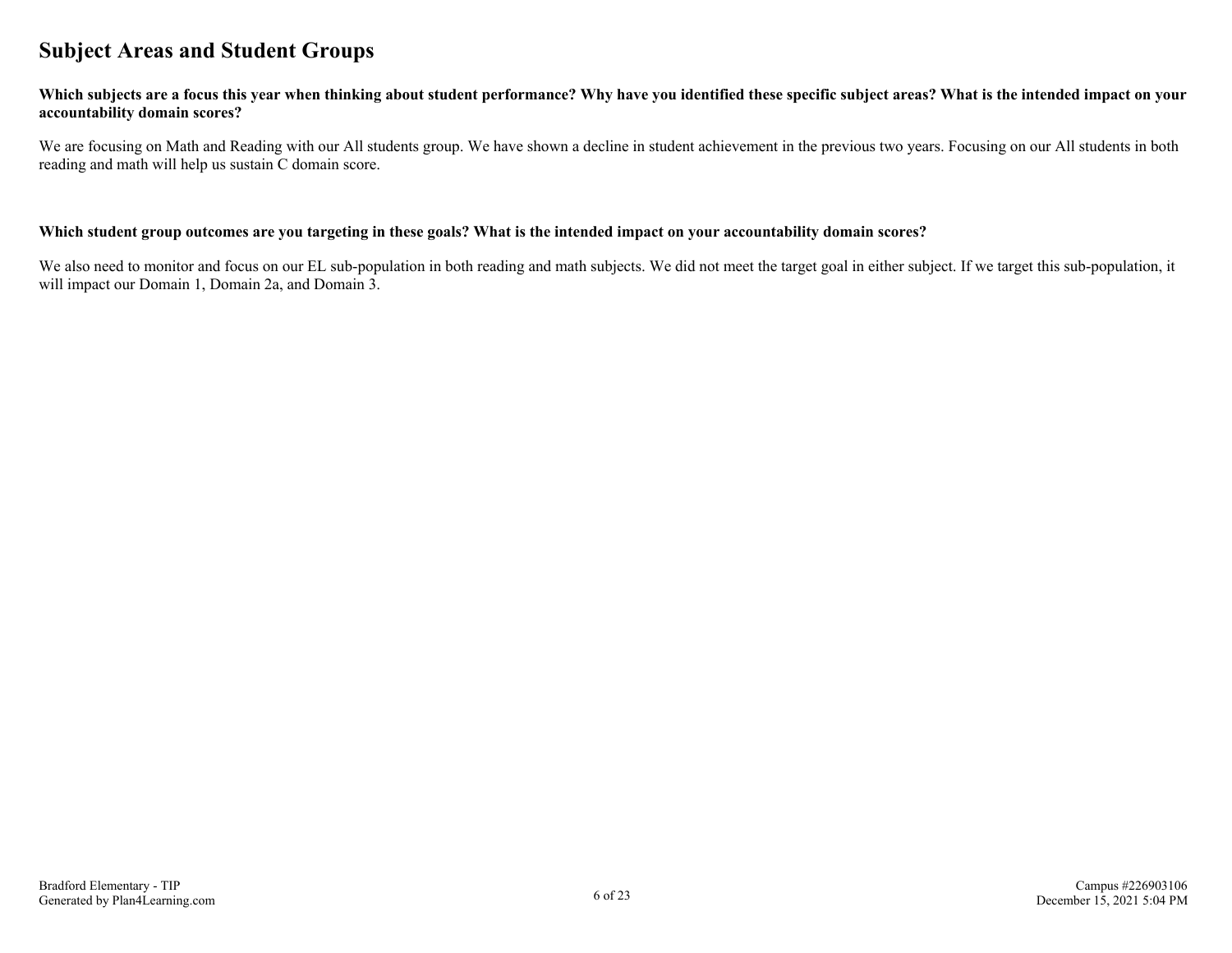# **Essential Actions**

**Essential Action : Develop campus instructional leaders with clear roles and responsibilities. Implementation Level: Planning for Implementation** 

**Essential Action : Recruit, select, assign, induct and retain a full staff of highly qualified educators. Implementation Level: Fully Implemented** 

**Essential Action : Compelling and aligned vision, mission, goals, values focused on a safe environment and high expectations. Implementation Level: Fully Implemented** 

**Essential Action : Daily use of high-quality instructional materials aligned to instructional planning calendars and interim and formative assessments. Implementation Level: Partial Implementation** 

**Essential Action : Effective classroom routines and instructional strategies. Implementation Level: Partial Implementation** 

**Essential Action : Data-driven instruction. Implementation Level: Beginning Implementation**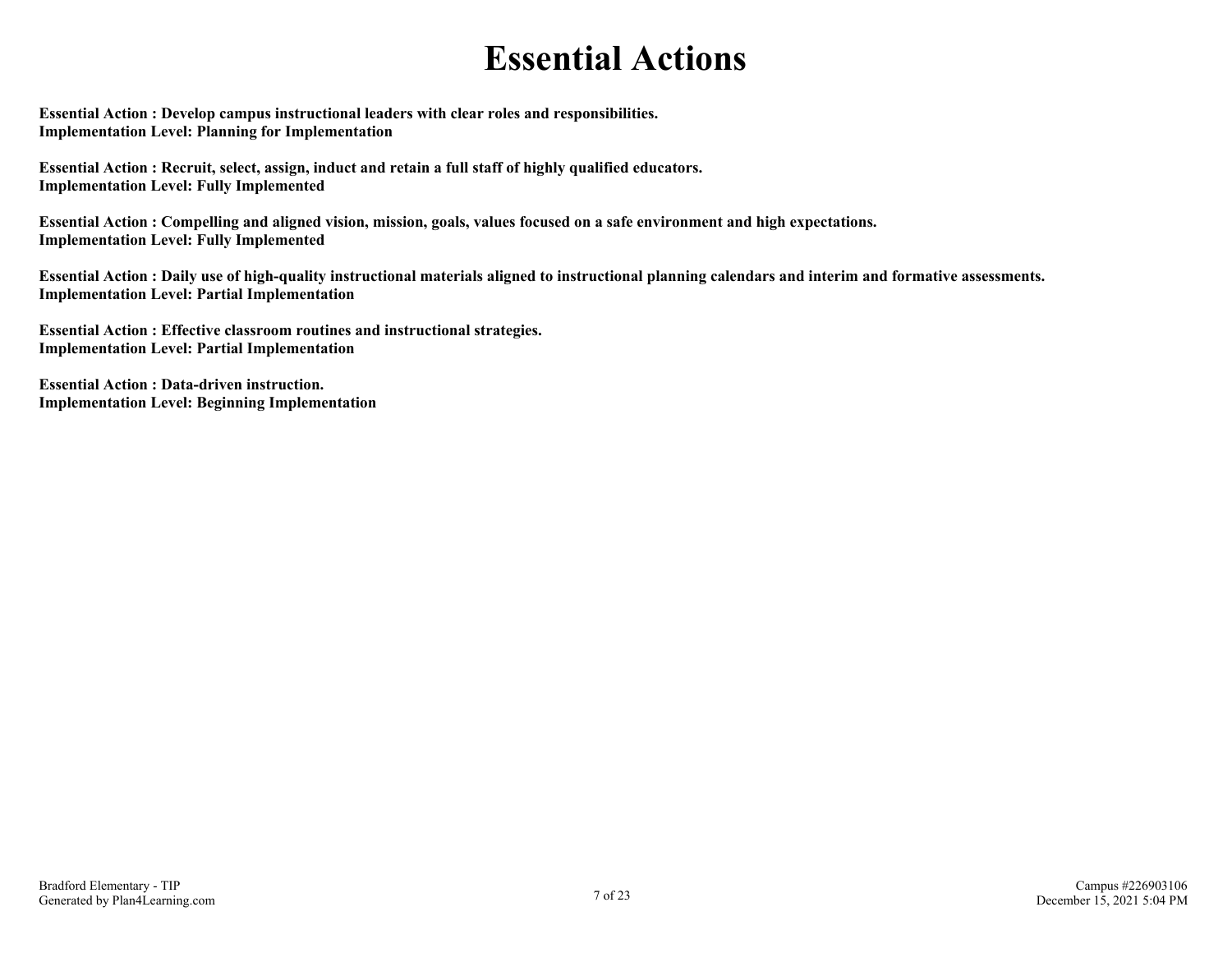# **Cycles**

### **Cycle 1 - (Sept – Nov)**

**Did you achieve your student performance data goals? Why or why not?:** We met some but not all of domain one goals. We will continue to work on tier 1 instruction and plan interventions and acceleration to meet the needs of all our students. For domain 3 we met the growth goals. We are still recovering from the COVID learning gap and addressing student needs through small group instruction based on data. We will continue these efforts to help us reach our goals.

### **1. Essential Action 1.1:** Develop campus instructional leaders with clear roles and responsibilities.

### **Implementation Level:** Planning for Implementation

**Rationale:** As the campus instructional leader, we need to evaluate our systems and structures in order to strengthen our leadership for needs of our school community.

**Who will you partner with?:** VIP

**How will you build capacity in this Essential Action?** Regular coaching sessions with engage to learn coach and district administration.

**How will you communicate these priorities to your stakeholders? How will you create buy-in?:** Staff meeting, site base meetings, PLC, parent communication, a campus leadership team

**Desired Annual Outcome:** Member of the CLT will observe instruction, provide meaningful feedback, review lesson plans, and provide lesson plan feedback in targeted areas of improvement on a weekly basis 80% of the time.

**District Commitment Theory of Action:** If the district provides opportunities for ongoing support and coaching to principals and members of the CLT, then campus leadership will have the tools they need to support teachers on a consistent basis, thereby improving student outcomes.

**Desired 90-day Outcome:** All members of the CLT will calendar and implement core leadership tasks that include teacher observations, debriefs, and team meetings based on the campus weekly calendar. The CLT will implement written campus protocols for all PLC meetings 60% of the time.

**District Actions:** If San Angelo ISD provides ongoing support and coaching of the campus leaders, then leaders will be able to implement clear, written, transparent roles and responsibilities and core leadership tasks that are scheduled on weekly calendars.

### **Did you achieve your 90 day outcome?:** Yes

**Why or why not?:** Campus leadership roles were clearly defined and the work was calendared for each leader including scheduled time for classroom observations/feedback of classroom instruction, PLCs, and key data meetings.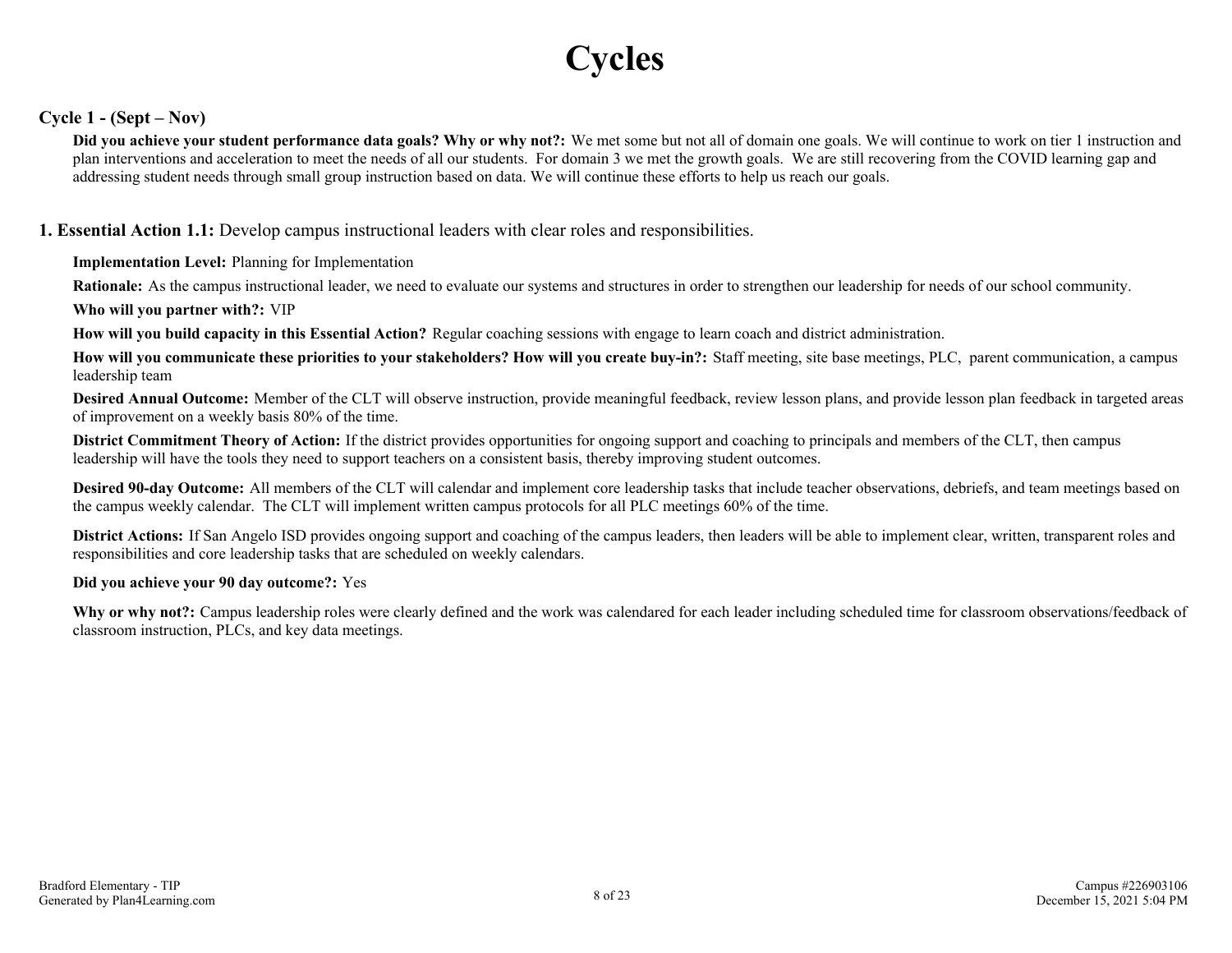| <b>Step 1 Details</b>                                                                                                                                                                                                                                                                                                                                                                                                                                                                                                                                                                                                                                | <b>Formative Reviews</b>                                                                                                                                                                                                       |  |  |  |  |  |
|------------------------------------------------------------------------------------------------------------------------------------------------------------------------------------------------------------------------------------------------------------------------------------------------------------------------------------------------------------------------------------------------------------------------------------------------------------------------------------------------------------------------------------------------------------------------------------------------------------------------------------------------------|--------------------------------------------------------------------------------------------------------------------------------------------------------------------------------------------------------------------------------|--|--|--|--|--|
| Action Step 1: The principal and CLT will put a calendar system in place to collect and track classroom<br>observation data and schedule classroom observations. Leadership will track the weekly calendar and<br>adjust weekly by including make-up time in the schedule to ensure all staff has observation/feedback of<br>classroom instruction.<br>Evidence Used to Determine Progress: Observation schedule to monitor and reflect on<br>classroom observation data.<br>Person(s) Responsible: Principal and CLT<br>Resources Needed: monthly calendar, master schedule, and Observation notes<br><b>Addresses an Identified Challenge: Yes</b> | <b>Progress toward Action Steps: Significant Progress</b><br>Necessary Adjustments/Next Steps: We will continue using the<br>system put in place for this action.                                                              |  |  |  |  |  |
| Start Date: August 23, 2021 - Frequency: Weekly - Evidence Collection Date: November 30,<br>2021                                                                                                                                                                                                                                                                                                                                                                                                                                                                                                                                                     |                                                                                                                                                                                                                                |  |  |  |  |  |
| <b>Step 2 Details</b>                                                                                                                                                                                                                                                                                                                                                                                                                                                                                                                                                                                                                                | <b>Formative Reviews</b>                                                                                                                                                                                                       |  |  |  |  |  |
| Action Step 2: The CLT will develop clear, written, and measurable performance expectations for<br>classroom observations.<br>Evidence Used to Determine Progress: Weekly classroom observation form and PL evidence.<br>Person(s) Responsible: CLT<br><b>Resources Needed: observation form</b><br>Addresses an Identified Challenge: No<br>Start Date: August 17, 2021 - Frequency: Weekly - Evidence Collection Date: November 30,<br>2021                                                                                                                                                                                                        | <b>Progress toward Action Steps: Met</b><br>Necessary Adjustments/Next Steps: We will continue using the<br>observation form created for this action.                                                                          |  |  |  |  |  |
| <b>Step 3 Details</b>                                                                                                                                                                                                                                                                                                                                                                                                                                                                                                                                                                                                                                | <b>Formative Reviews</b>                                                                                                                                                                                                       |  |  |  |  |  |
| Action Step 3: The CLT will develop PLC/Data meeting protocols that focus on student performance and<br>formative data.<br>Evidence Used to Determine Progress: Teachers will complete formative assessment data table<br>to reflect on student learning.<br>Person(s) Responsible: Teachers<br><b>Resources Needed:</b> agendas for meetings<br>Addresses an Identified Challenge: No                                                                                                                                                                                                                                                               | Progress toward Action Steps: Significant Progress<br>Necessary Adjustments/Next Steps: We will continue using the<br>agendas that include the protocols that focus on student data and<br>classroom evidence at our meetings. |  |  |  |  |  |
| Start Date: August 17, 2021 - Frequency: Weekly - Evidence Collection Date: November 30,<br>2021                                                                                                                                                                                                                                                                                                                                                                                                                                                                                                                                                     |                                                                                                                                                                                                                                |  |  |  |  |  |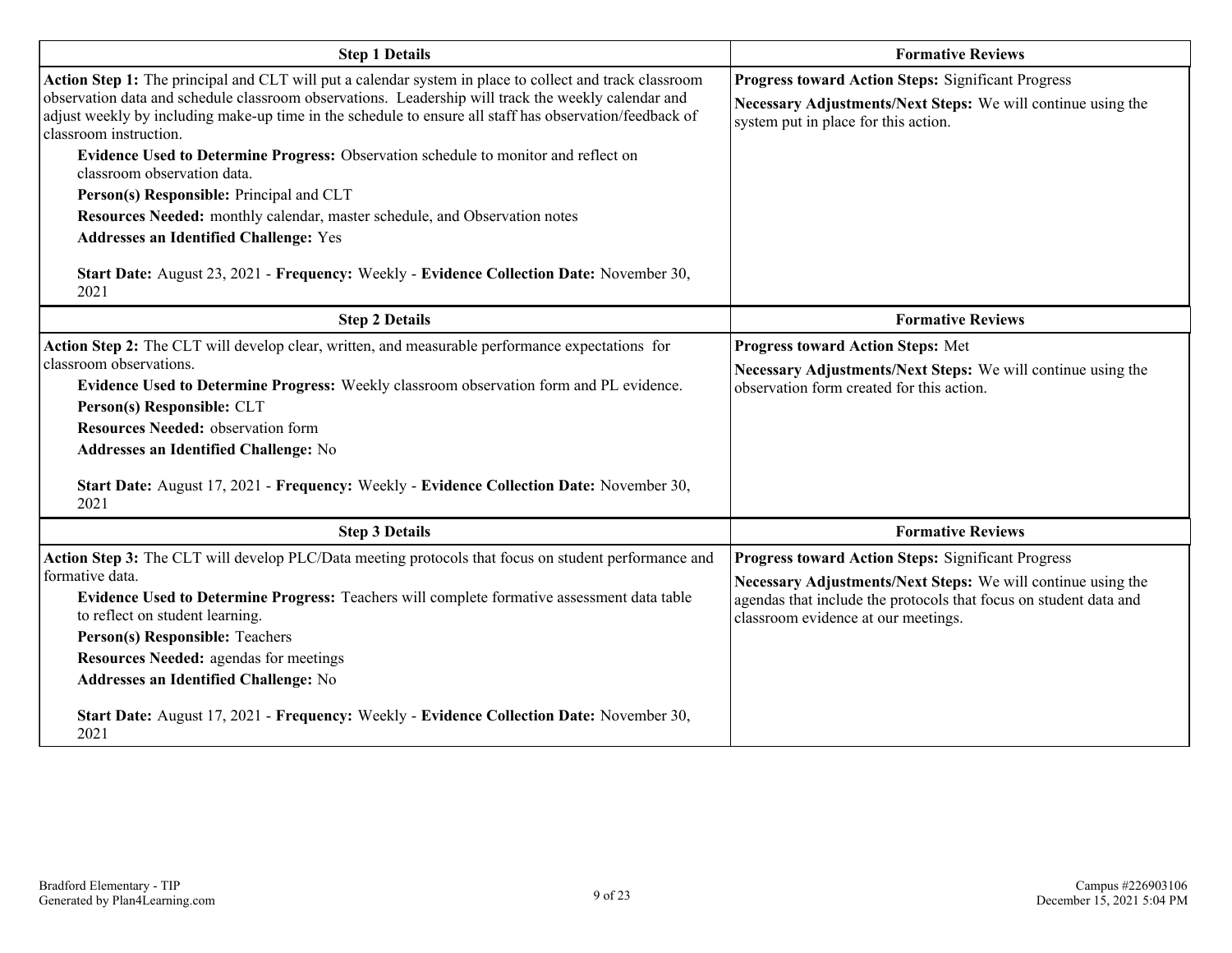| <b>Step 4 Details</b>                                                                                      | <b>Formative Reviews</b>                                            |  |  |  |  |
|------------------------------------------------------------------------------------------------------------|---------------------------------------------------------------------|--|--|--|--|
| Action Step 4: The CLT will participate in leadership coaching from a Vetted Improvement Provider.         | <b>Progress toward Action Steps: Significant Progress</b>           |  |  |  |  |
| <b>Evidence Used to Determine Progress: Coaching Agendas</b>                                               | Necessary Adjustments/Next Steps: We will continue this action step |  |  |  |  |
| Person(s) Responsible: CLT, Engage2Learn Coach, Campus Academic Success Coach                              | throughout the year.                                                |  |  |  |  |
| Resources Needed: Coaching Agenda, ESuite                                                                  |                                                                     |  |  |  |  |
| <b>Addresses an Identified Challenge: None</b>                                                             |                                                                     |  |  |  |  |
| Start Date: September 22, 2021 - Frequency: Ongoing - Evidence Collection Date:<br>November 17, 2021       |                                                                     |  |  |  |  |
| <b>Funding Sources:</b> Coaching for CLT members - 6200-Professional and contracted services -<br>\$21,031 |                                                                     |  |  |  |  |

**What challenges do you think you'll encounter in achieving desired campus or student outcomes for this cycle?:** It may be a challenge for all members of the CLT to follow a weekly calendar and to implement their roles and responsibilities within the cycle time frame.

**What specific action steps address these challenges?:** Action step 1 directly addresses this challenge.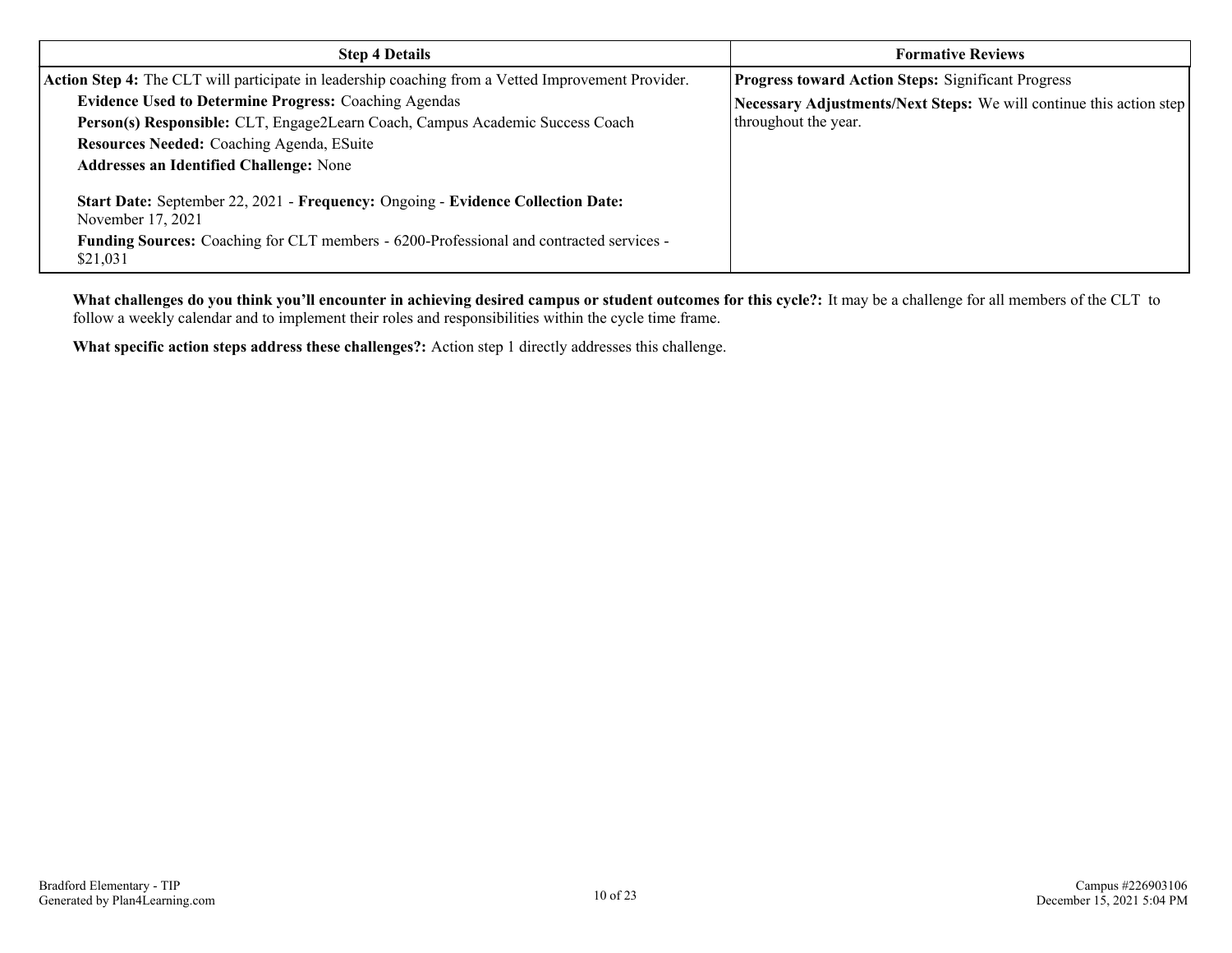**Cycle 1 - (Sept – Nov)**

### **2. Essential Action 5.3:** Data-driven instruction.

**Implementation Level:** Beginning Implementation

**Rationale:** We need to build capacity when analyzing data to help us determine the root cause of their learning gaps. Students are struggling to learn the concept.

**Who will you partner with?:** VIP

**How will you build capacity in this Essential Action?** Calendared weekly meeting to support the lesson planning cycle. These meetings will focus on unpacking standards and evaluating student products.

**How will you communicate these priorities to your stakeholders? How will you create buy-in?:** PLCs, professional learning days, coaching sessions, staff meetings

**Desired Annual Outcome:** Students will make academic progress. Teachers will identify gaps, plan the reteach, and follow through with instructional plans 90 % of the time.

**District Commitment Theory of Action:** If San Angelo ISD supports the structure for PLCs in order to create assessments, and provides resources such as NWEA & MAP testing, Next Steps in Guided Reading, and mClass, then teachers will be able to track student growth, adjust instruction to meet all student needs, and set individual student progress goals.

**Desired 90-day Outcome:** To have 3 data points in order to compare during the cycles data dig including MAP, NSGRA, MClass and formative assessments. Teachers will know the data on their students and plan instruction to meet the needs of all students based on the data 70% of the time.

**District Actions:** If San Angelo ISD will provide access to a high-quality aligned district curriculum focusing on high priority learning standards and the district will support the structure for PLCs to create assessments, analyze data, and plan reteach to mastery, then the campus will have the tools they need to determine the root causes as to why students may not have learned a concept, and collaboratively plan effective reteach to meet the needs of all learners.

### **Did you achieve your 90 day outcome?:** Yes

Why or why not?: Students were given at least 3 formative assessments. Teachers analyzed the data from all three assessments and used the data to plan instruction to meet the needs of their students based on the data.

| <b>Step 1 Details</b>                                                                                                                                                                                          | <b>Formative Reviews</b>                                  |  |  |  |  |  |
|----------------------------------------------------------------------------------------------------------------------------------------------------------------------------------------------------------------|-----------------------------------------------------------|--|--|--|--|--|
| Action Step 1: Calendar weekly PLCs with teachers to support them in disaggregating data to track and                                                                                                          | <b>Progress toward Action Steps: Significant Progress</b> |  |  |  |  |  |
| monitor the progress of all students. Scheduled grade level meetings will be put in place to support teachers Necessary Adjustments/Next Steps: We will continue this during<br>in analyzing the data on time. | calendared PLC meetings.                                  |  |  |  |  |  |
| <b>Evidence Used to Determine Progress:</b> Formative Assessment data sheet                                                                                                                                    |                                                           |  |  |  |  |  |
| <b>Person(s) Responsible:</b> CLT and teacher                                                                                                                                                                  |                                                           |  |  |  |  |  |
| Resources Needed: PLC Agenda, Calendar of Grade Level Meetings                                                                                                                                                 |                                                           |  |  |  |  |  |
| <b>Addresses an Identified Challenge: Yes</b>                                                                                                                                                                  |                                                           |  |  |  |  |  |
| Start Date: September 30, 2021 - Frequency: Weekly - Evidence Collection Date: November<br>30, 2021                                                                                                            |                                                           |  |  |  |  |  |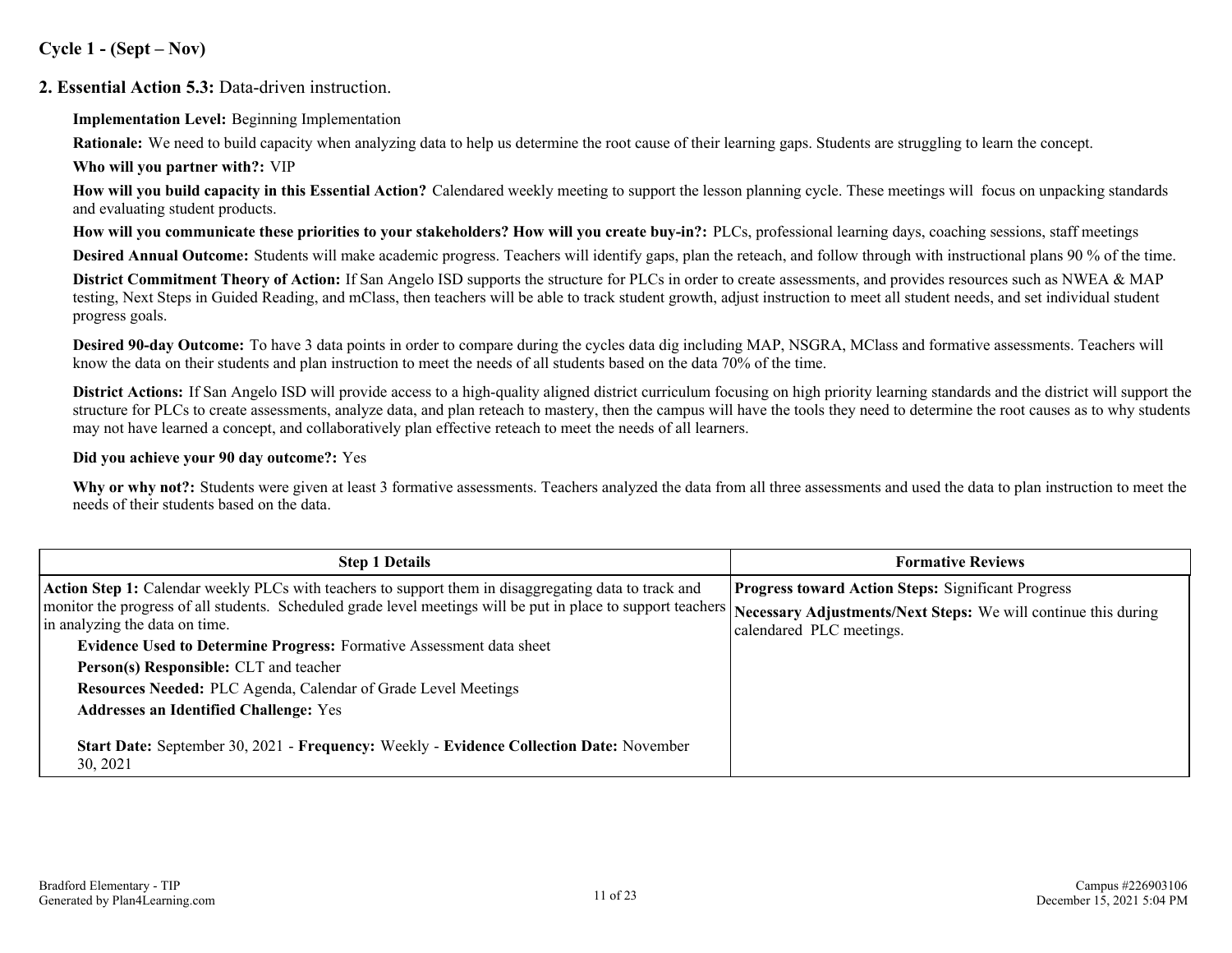| <b>Step 2 Details</b>                                                                                                                                                                                                                                                                                                                                                                                                                                                                           | <b>Formative Reviews</b>                                                                                                                                             |  |  |  |
|-------------------------------------------------------------------------------------------------------------------------------------------------------------------------------------------------------------------------------------------------------------------------------------------------------------------------------------------------------------------------------------------------------------------------------------------------------------------------------------------------|----------------------------------------------------------------------------------------------------------------------------------------------------------------------|--|--|--|
| Action Step 2: PLC with grade level to analyze student work, identify trends in student misconception, and<br>determine the root cause.<br><b>Evidence Used to Determine Progress: PLC agendas and student data</b><br>Person(s) Responsible: teacher and CLT<br><b>Resources Needed:</b> Student work samples and performance assessments<br><b>Addresses an Identified Challenge: No</b><br>Start Date: August 17, 2021 - Frequency: Ongoing - Evidence Collection Date: November<br>30, 2021 | <b>Progress toward Action Steps: Significant Progress</b><br>Necessary Adjustments/Next Steps: We will continue this during<br>calendared PLC meetings.              |  |  |  |
| <b>Step 3 Details</b>                                                                                                                                                                                                                                                                                                                                                                                                                                                                           | <b>Formative Reviews</b>                                                                                                                                             |  |  |  |
| Action Step 3: Build in protected time in the master schedule for teachers to plan in-depth lessons and<br>plan small group instruction.<br>Evidence Used to Determine Progress: Extended planning coverage schedule and master<br>schedule<br>Person(s) Responsible: CLT                                                                                                                                                                                                                       | <b>Progress toward Action Steps: Significant Progress</b><br>Necessary Adjustments/Next Steps: We will continue to protect<br>teacher planning time on the calendar. |  |  |  |
| <b>Resources Needed:</b> Extended planning schedule<br><b>Addresses an Identified Challenge: No</b><br>Start Date: August 17, 2021 - Frequency: Ongoing - Evidence Collection Date: November<br>30, 2021                                                                                                                                                                                                                                                                                        |                                                                                                                                                                      |  |  |  |

**What challenges do you think you'll encounter in achieving desired campus or student outcomes for this cycle?:** Ensuring all teachers come to meetings with their data and have analyzed the data so they know learning needs of their students.

**What specific action steps address these challenges?:** Action step 1 directly addresses this challenge.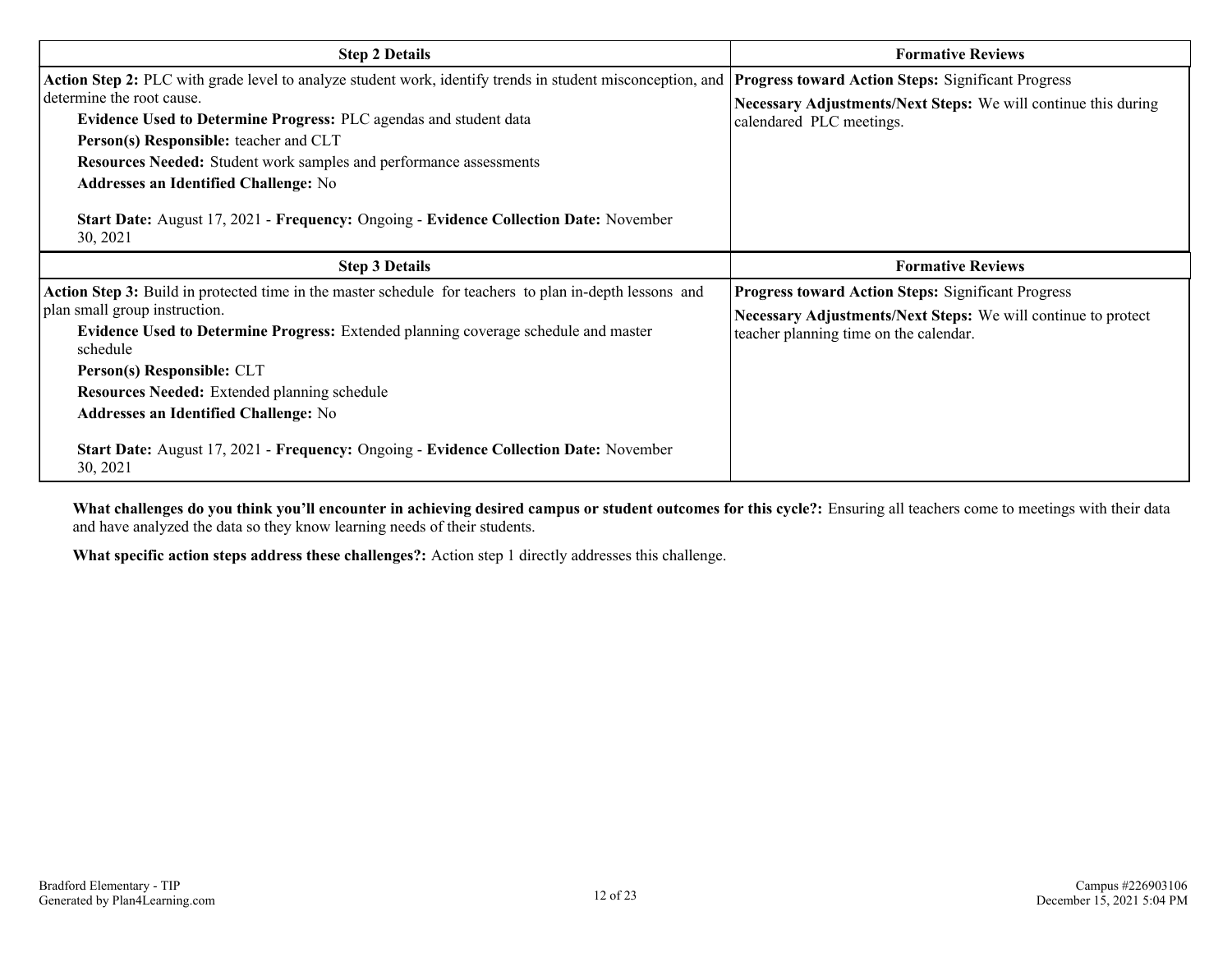### **Cycle 2 - (Dec – Feb)**

### **Did you achieve your student performance data goals? Why or why not?:** None

**1. Essential Action 1.1:** Develop campus instructional leaders with clear roles and responsibilities.

**Implementation Level:** Planning for Implementation

**Rationale:** As the campus instructional leader, we need to evaluate our systems and structures in order to strengthen our leadership for needs of our school community.

**Who will you partner with?:** VIP

**How will you build capacity in this Essential Action?** Regular coaching sessions with engage to learn coach and district administration.

**How will you communicate these priorities to your stakeholders? How will you create buy-in?:** Staff meeting, site base meetings, PLC, parent communication, a campus leadership team

**Desired Annual Outcome:** Member of the CLT will observe instruction, provide meaningful feedback, review lesson plans, and provide lesson plan feedback in targeted areas of improvement on a weekly basis 80% of the time.

**District Commitment Theory of Action:** If the district provides opportunities for ongoing support and coaching to principals and members of the CLT, then campus leadership will have the tools they need to support teachers on a consistent basis, thereby improving student outcomes.

**Desired 90-day Outcome:** CLT is observing teacher instruction, debriefing observation, reviewing lesson plans, and providing teachers high-leverage PL and feedback 70% of the time.

**District Actions:** Engage 2learn coaching and district administrator coaching

**Did you achieve your 90 day outcome?:** None

**Why or why not?:** None

| <b>Step 1 Details</b>                                                                                                                                                                                             | <b>Formative Reviews</b>             |
|-------------------------------------------------------------------------------------------------------------------------------------------------------------------------------------------------------------------|--------------------------------------|
| Action Step 1: The principal and CLT will put a calendar system in place to collect and track classroom                                                                                                           | <b>Progress toward Action Steps:</b> |
| observation data and schedule classroom observations. The team will calibrate observations for discussion<br>and feedback to grow the skills of the team and help determine the campus PL needed. Leadership will | Necessary Adjustments/Next Steps:    |
| track the weekly calendar and adjust weekly by including make-up time in the schedule to ensure all staff                                                                                                         |                                      |
| has observation/feedback of classroom instruction.                                                                                                                                                                |                                      |
| Evidence Used to Determine Progress: Update observation schedule and monitor and reflect                                                                                                                          |                                      |
| on classroom observation data.                                                                                                                                                                                    |                                      |
| Person(s) Responsible: Principal and CLT                                                                                                                                                                          |                                      |
| Resources Needed: monthly calendar, master schedule, and Observation notes                                                                                                                                        |                                      |
| <b>Addresses an Identified Challenge: Yes</b>                                                                                                                                                                     |                                      |
|                                                                                                                                                                                                                   |                                      |
| Start Date: December 1, 2021 - Frequency: Weekly - Evidence Collection Date: February 25,                                                                                                                         |                                      |
| 2022                                                                                                                                                                                                              |                                      |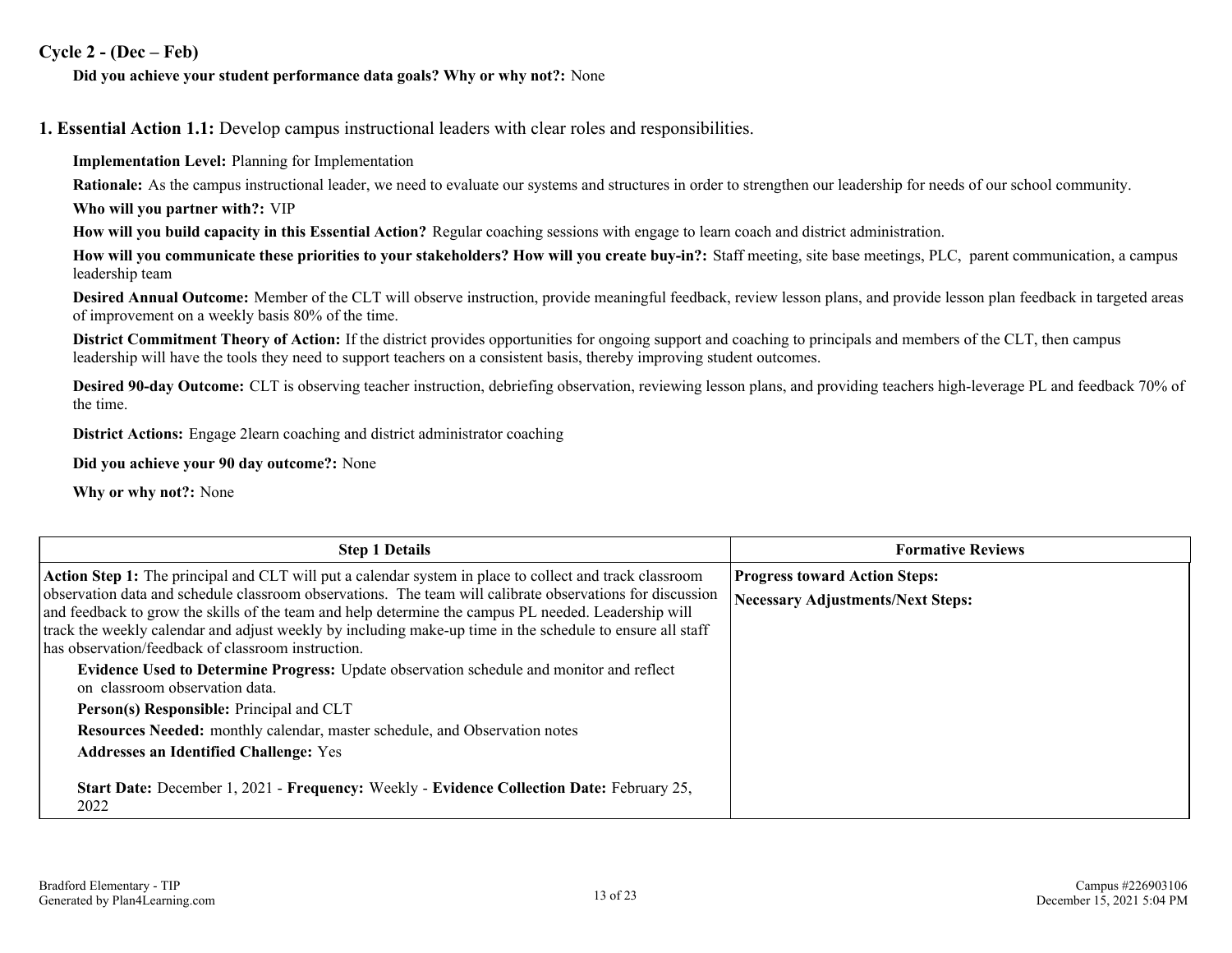| <b>Step 2 Details</b>                                                                                                                                                                                                                                                                                                                                                                                                                                                                              | <b>Formative Reviews</b>                                                              |  |  |  |  |
|----------------------------------------------------------------------------------------------------------------------------------------------------------------------------------------------------------------------------------------------------------------------------------------------------------------------------------------------------------------------------------------------------------------------------------------------------------------------------------------------------|---------------------------------------------------------------------------------------|--|--|--|--|
| Action Step 2: The CLT will use clear, written, and measurable performance expectations for classroom<br>observations.<br>Evidence Used to Determine Progress: Weekly classroom observation form and PL evidence.<br>Person(s) Responsible: CLT<br><b>Resources Needed: observation form</b><br><b>Addresses an Identified Challenge: No</b><br>Start Date: December 1, 2021 - Frequency: Weekly - Evidence Collection Date: February 25,<br>2022                                                  | <b>Progress toward Action Steps:</b><br><b>Necessary Adjustments/Next Steps:</b>      |  |  |  |  |
| <b>Step 3 Details</b>                                                                                                                                                                                                                                                                                                                                                                                                                                                                              | <b>Formative Reviews</b>                                                              |  |  |  |  |
| Action Step 3: The CLT will use the PLC/Data meeting protocols that focus on student performance and<br>formative data.<br>Evidence Used to Determine Progress: Teachers will complete formative assessment data table<br>to reflect on student learning.<br>Person(s) Responsible: Teachers<br><b>Resources Needed:</b> agendas for meetings<br><b>Addresses an Identified Challenge: No</b><br>Start Date: December 1, 2021 - Frequency: Weekly - Evidence Collection Date: February 25,<br>2022 | <b>Progress toward Action Steps:</b><br><b>Necessary Adjustments/Next Steps:</b>      |  |  |  |  |
| <b>Step 4 Details</b>                                                                                                                                                                                                                                                                                                                                                                                                                                                                              | <b>Formative Reviews</b>                                                              |  |  |  |  |
| Action Step 4: The CLT will participate in leadership coaching with a Vetted Improvement Provider.<br>Evidence Used to Determine Progress: Coaching Agendas and Engage 2 Learn Badges<br>Person(s) Responsible: CLT, Engage2Learn Coach, Campus Academic Success Coach<br>Resources Needed: Agendas, ESuite<br><b>Addresses an Identified Challenge: No</b><br>Start Date: December 1, 2021 - Frequency: Ongoing - Evidence Collection Date: February<br>25, 2022                                  | Progress toward Action Steps: No Progress<br><b>Necessary Adjustments/Next Steps:</b> |  |  |  |  |

**What challenges do you think you'll encounter in achieving desired campus or student outcomes for this cycle?:** Building CLT skills and observations to identify PL and feedback

**What specific action steps address these challenges?:** Action Step 1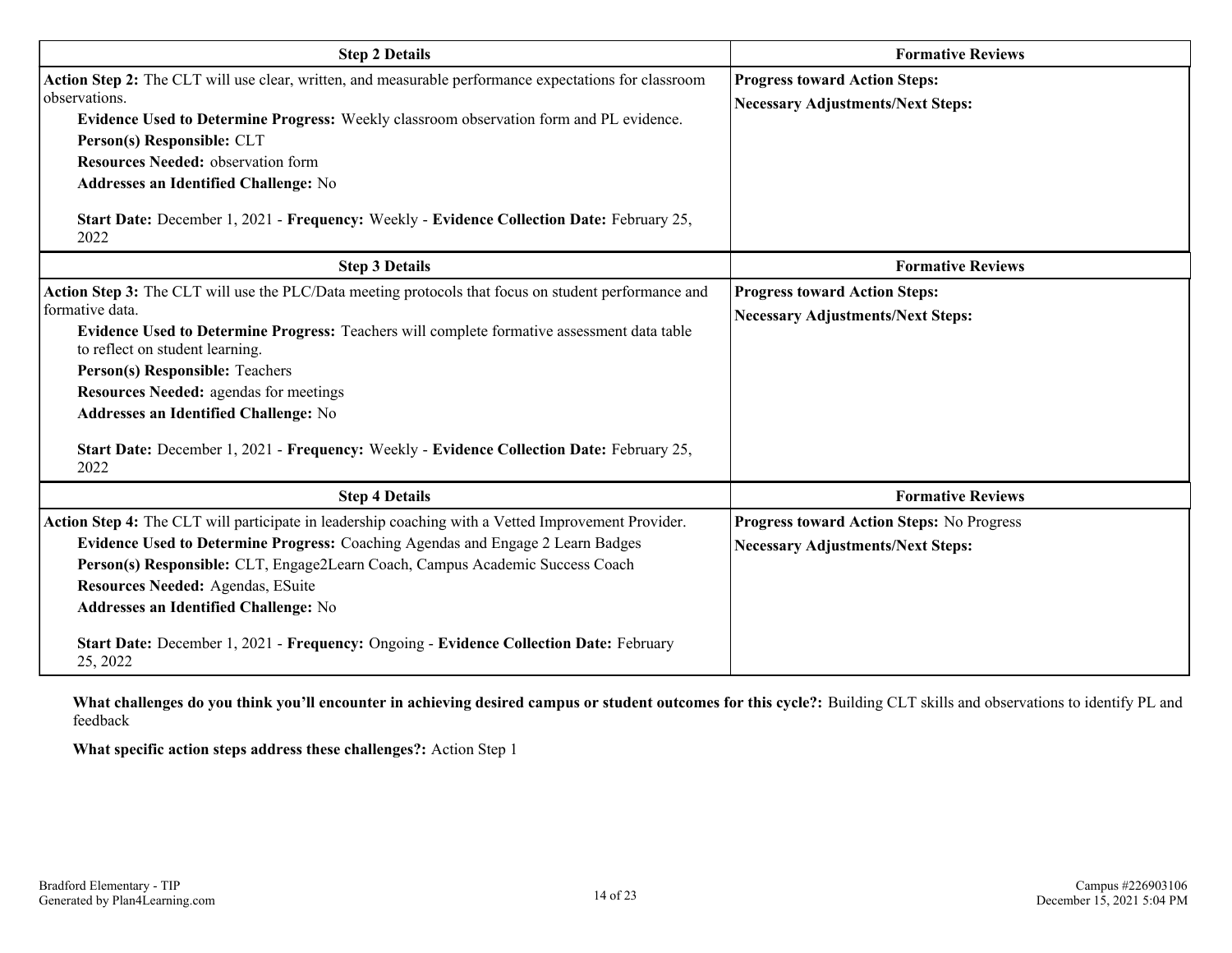**Cycle 2 - (Dec – Feb)**

### **2. Essential Action 5.3:** Data-driven instruction.

**Implementation Level:** Beginning Implementation

**Rationale:** We need to build capacity when analyzing data to help us determine the root cause of their learning gaps. Students are struggling to learn the concept.

**Who will you partner with?:** VIP

**How will you build capacity in this Essential Action?** Calendared weekly meeting to support the lesson planning cycle. These meetings will focus on unpacking standards and evaluating student products.

**How will you communicate these priorities to your stakeholders? How will you create buy-in?:** PLCs, professional learning days, coaching sessions, staff meetings

**Desired Annual Outcome:** Students will make academic progress. Teachers will identify gaps, plan the reteach, and follow through with instructional plans 90 % of the time.

**District Commitment Theory of Action:** If San Angelo ISD supports the structure for PLCs in order to create assessments, and provides resources such as NWEA & MAP testing, Next Steps in Guided Reading, and mClass, then teachers will be able to track student growth, adjust instruction to meet all student needs, and set individual student progress goals.

**Desired 90-day Outcome:** Teachers will know the data on their students and plan instruction to meet the needs of all students based on the data 80% of the time.

**District Actions:** The district will provide support for the structure of PLCs and any resources needed.

**Did you achieve your 90 day outcome?:** None

**Why or why not?:** None

| <b>Step 1 Details</b>                                                                                                                                                                                                                                                                                                                               | <b>Formative Reviews</b>                                                         |  |  |  |  |
|-----------------------------------------------------------------------------------------------------------------------------------------------------------------------------------------------------------------------------------------------------------------------------------------------------------------------------------------------------|----------------------------------------------------------------------------------|--|--|--|--|
| Action Step 1: Calendar weekly PLCs with teacher to support them in disaggregating data to track and<br>monitor progress of all students.<br><b>Evidence Used to Determine Progress:</b> Formative Assessment data sheet<br>Person(s) Responsible: CLT and teacher<br><b>Resources Needed: none</b><br><b>Addresses an Identified Challenge: No</b> | <b>Progress toward Action Steps:</b><br><b>Necessary Adjustments/Next Steps:</b> |  |  |  |  |
| Start Date: December 1, 2021 - Frequency: Ongoing - Evidence Collection Date: February<br>25, 2022                                                                                                                                                                                                                                                  |                                                                                  |  |  |  |  |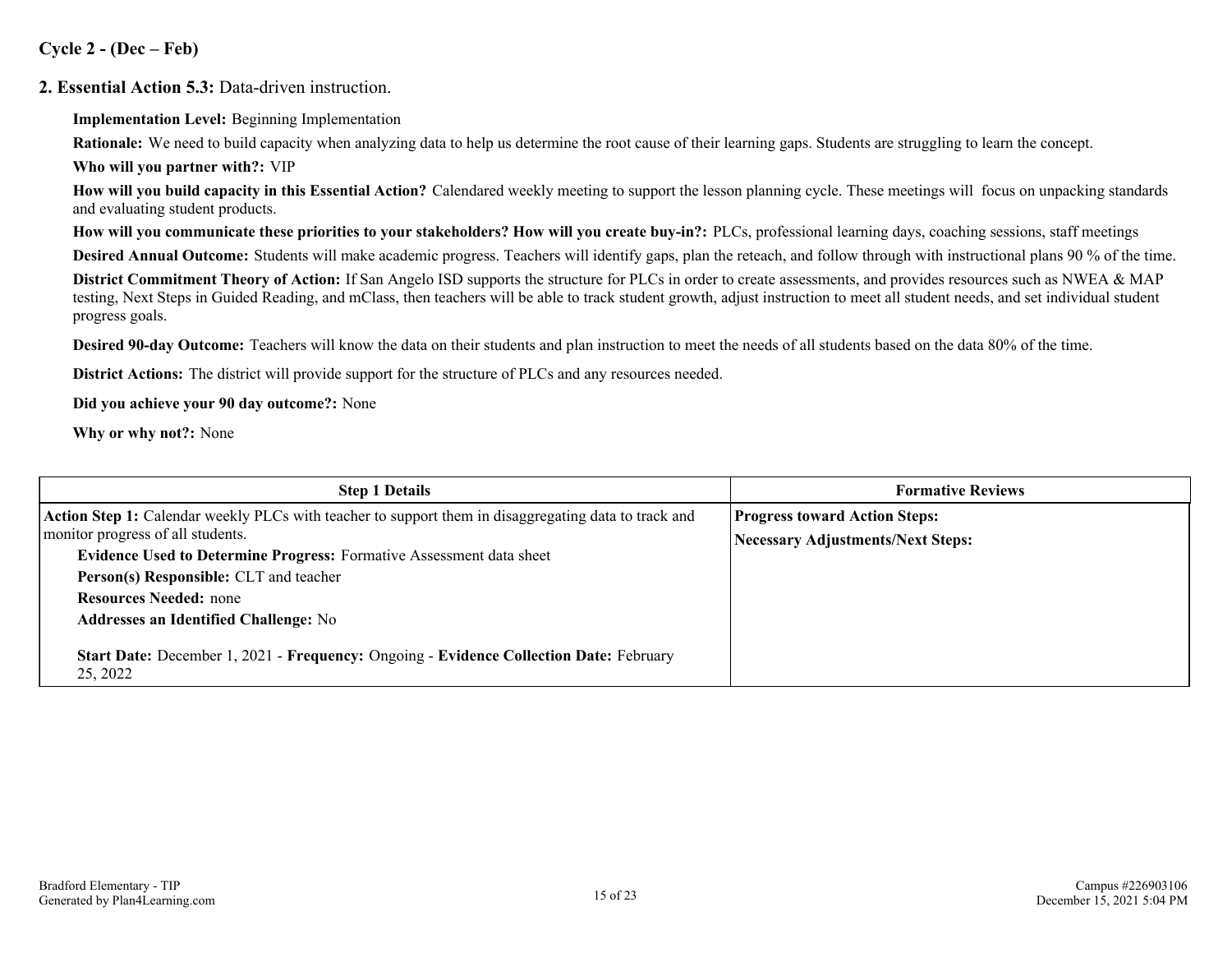| <b>Step 2 Details</b>                                                                                                                  | <b>Formative Reviews</b>                 |  |  |  |  |  |
|----------------------------------------------------------------------------------------------------------------------------------------|------------------------------------------|--|--|--|--|--|
| Action Step 2: Attend PLC meetings with grade levels to analyze student work, identify trends in student                               | <b>Progress toward Action Steps:</b>     |  |  |  |  |  |
| misconceptions, and determine the root cause for student learning gaps to plan instruction that supports<br>student mastery of skills. | <b>Necessary Adjustments/Next Steps:</b> |  |  |  |  |  |
| Evidence Used to Determine Progress: PLC agendas and student data                                                                      |                                          |  |  |  |  |  |
| Person(s) Responsible: teacher and CLT                                                                                                 |                                          |  |  |  |  |  |
| Resources Needed: PLC Agendas and Student Data                                                                                         |                                          |  |  |  |  |  |
| <b>Addresses an Identified Challenge: Yes</b>                                                                                          |                                          |  |  |  |  |  |
| Start Date: December 1, 2021 - Frequency: Weekly - Evidence Collection Date: February 25,<br>2022                                      |                                          |  |  |  |  |  |
|                                                                                                                                        |                                          |  |  |  |  |  |
| <b>Step 3 Details</b>                                                                                                                  | <b>Formative Reviews</b>                 |  |  |  |  |  |
| Action Step 3: Build in protected time in the master schedule for teachers to plan in-depth lessons and                                | <b>Progress toward Action Steps:</b>     |  |  |  |  |  |
| plan small group instruction.                                                                                                          | <b>Necessary Adjustments/Next Steps:</b> |  |  |  |  |  |
| <b>Evidence Used to Determine Progress:</b> Extended planning coverage schedule and master<br>schedule and lesson plans                |                                          |  |  |  |  |  |
| Person(s) Responsible: CLT                                                                                                             |                                          |  |  |  |  |  |
| Resources Needed: Schedule, lesson plan templates, TRS                                                                                 |                                          |  |  |  |  |  |
| <b>Addresses an Identified Challenge: No</b>                                                                                           |                                          |  |  |  |  |  |

**What challenges do you think you'll encounter in achieving desired campus or student outcomes for this cycle?:** TEKS not being taught to mastery.

**What specific action steps address these challenges?:** Action Step 2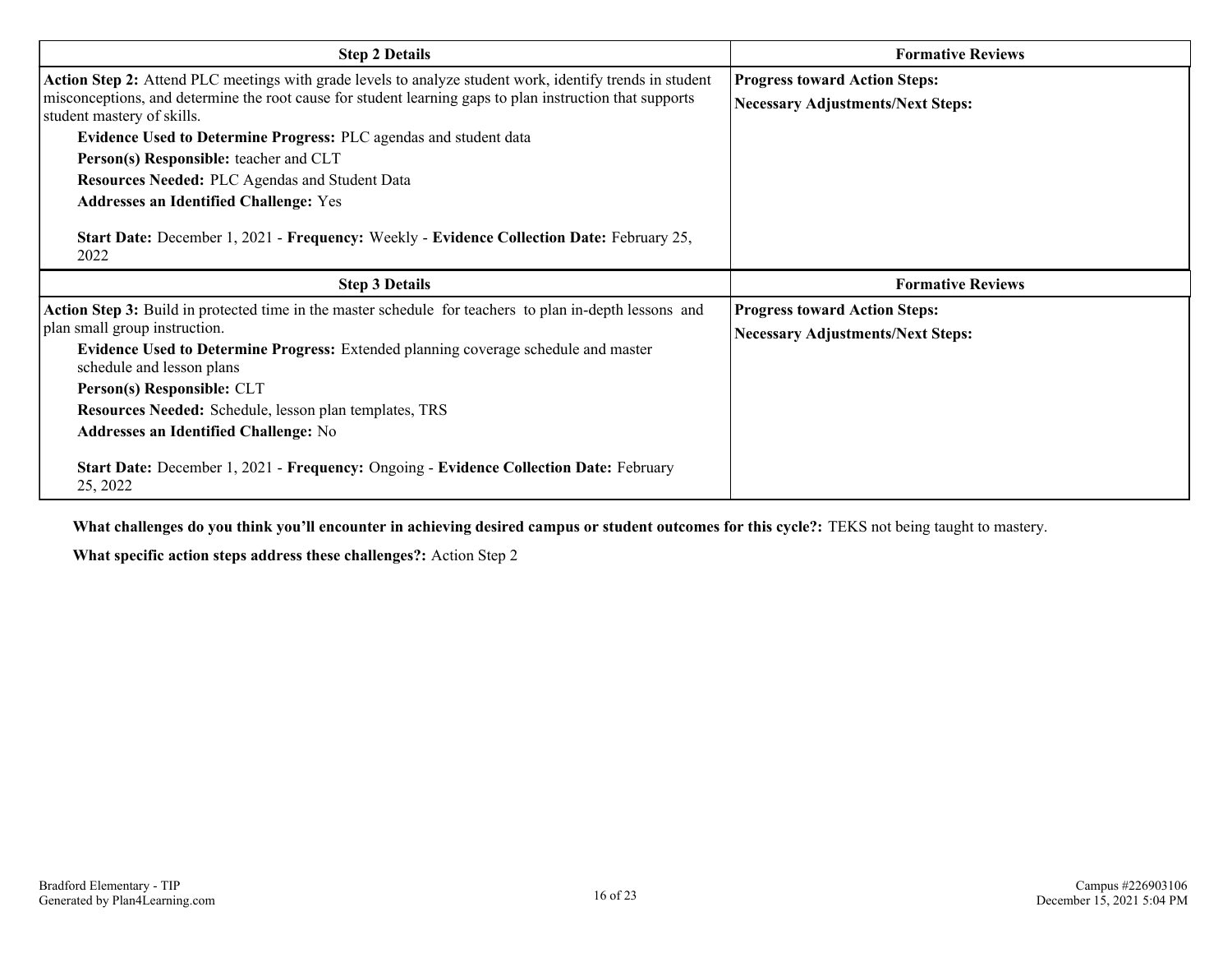### **Cycle 3 - (Mar – May)**

### **Did you achieve your student performance data goals? Why or why not?:** None

**1. Essential Action 1.1:** Develop campus instructional leaders with clear roles and responsibilities.

**Implementation Level:** Planning for Implementation

**Rationale:** As the campus instructional leader, we need to evaluate our systems and structures in order to strengthen our leadership for needs of our school community.

**Who will you partner with?:** VIP

**How will you build capacity in this Essential Action?** Regular coaching sessions with engage to learn coach and district administration.

**How will you communicate these priorities to your stakeholders? How will you create buy-in?:** Staff meeting, site base meetings, PLC, parent communication, a campus leadership team

**Desired Annual Outcome:** Member of the CLT will observe instruction, provide meaningful feedback, review lesson plans, and provide lesson plan feedback in targeted areas of improvement on a weekly basis 80% of the time.

**District Commitment Theory of Action:** If the district provides opportunities for ongoing support and coaching to principals and members of the CLT, then campus leadership will have the tools they need to support teachers on a consistent basis, thereby improving student outcomes.

**Desired 90-day Outcome:** CLT is observing teacher instruction, debriefing observation, reviewing lesson plans, and providing teachers high-leverage PL and feedback 80% of the time.

**District Actions:** None

**Did you achieve your 90 day outcome?:** None

**Why or why not?:** None

**Did you achieve your annual outcome? Why or why not?:** None

**What challenges do you think you'll encounter in achieving desired campus or student outcomes for this cycle?:** None

**What specific action steps address these challenges?:** None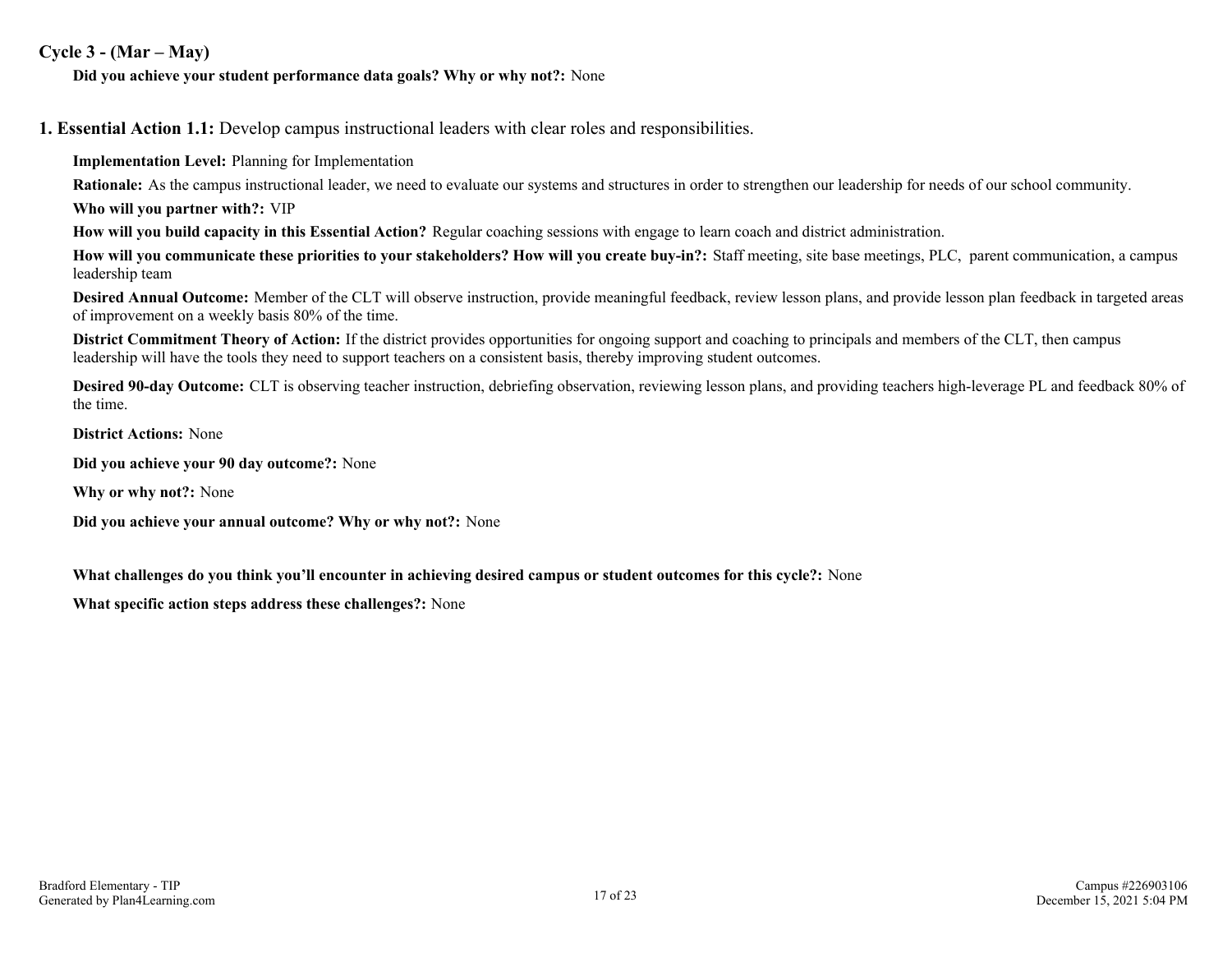**Cycle 3 - (Mar – May)**

**2. Essential Action 5.3:** Data-driven instruction.

**Implementation Level:** Beginning Implementation

**Rationale:** We need to build capacity when analyzing data to help us determine the root cause of their learning gaps. Students are struggling to learn the concept.

**Who will you partner with?:** VIP

**How will you build capacity in this Essential Action?** Calendared weekly meeting to support the lesson planning cycle. These meetings will focus on unpacking standards and evaluating student products.

**How will you communicate these priorities to your stakeholders? How will you create buy-in?:** PLCs, professional learning days, coaching sessions, staff meetings

**Desired Annual Outcome:** Students will make academic progress. Teachers will identify gaps, plan the reteach, and follow through with instructional plans 90 % of the time.

**District Commitment Theory of Action:** If San Angelo ISD supports the structure for PLCs in order to create assessments, and provides resources such as NWEA & MAP testing, Next Steps in Guided Reading, and mClass, then teachers will be able to track student growth, adjust instruction to meet all student needs, and set individual student progress goals.

**Desired 90-day Outcome:** Teachers will know the data on their students and plan instruction to meet the needs of all students based on the data 90% of the time.

**District Actions:** None

**Did you achieve your 90 day outcome?:** None

**Why or why not?:** None

**Did you achieve your annual outcome? Why or why not?:** None

**What challenges do you think you'll encounter in achieving desired campus or student outcomes for this cycle?:** None

**What specific action steps address these challenges?:** None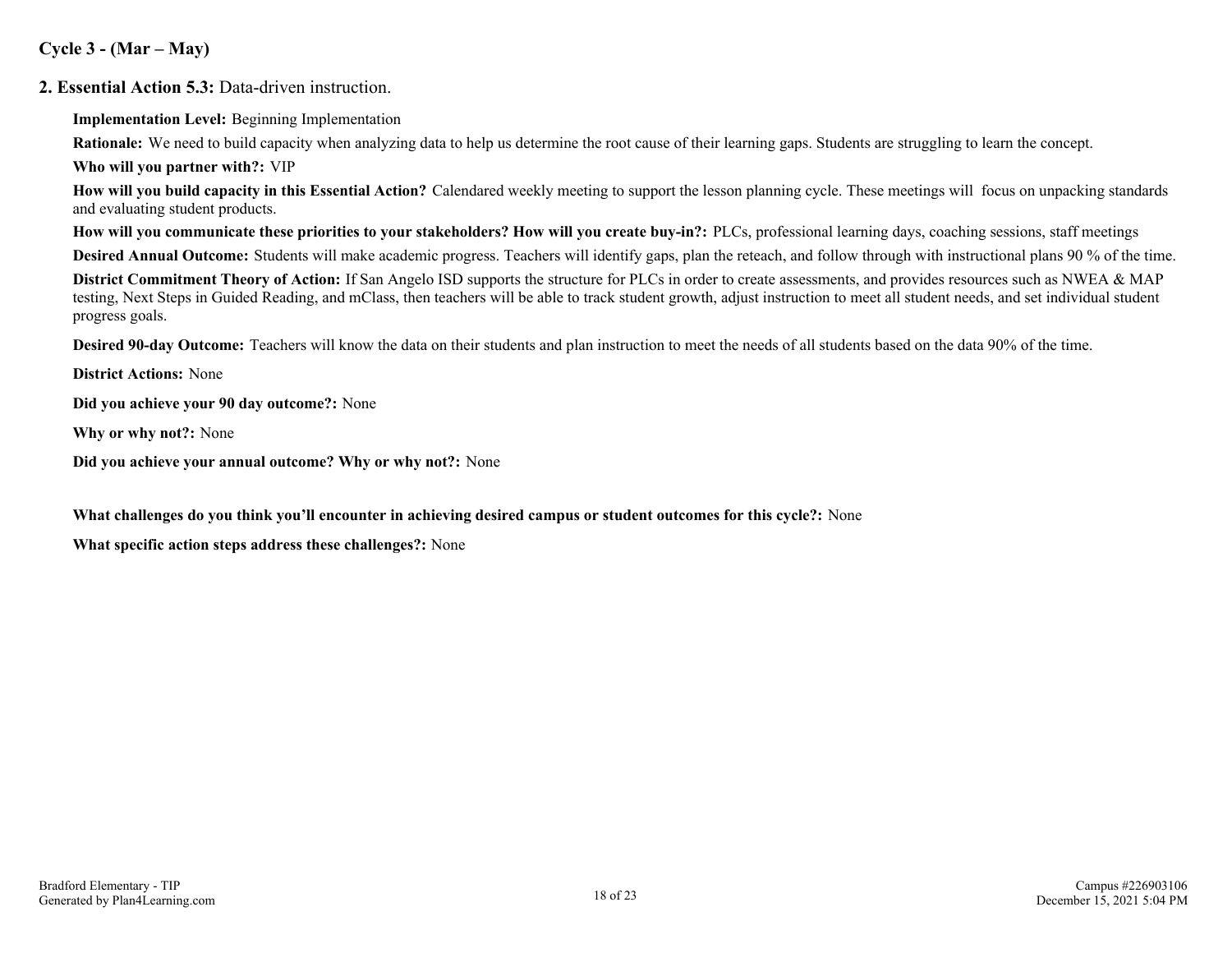**Cycle 4 - (Jun – Aug)**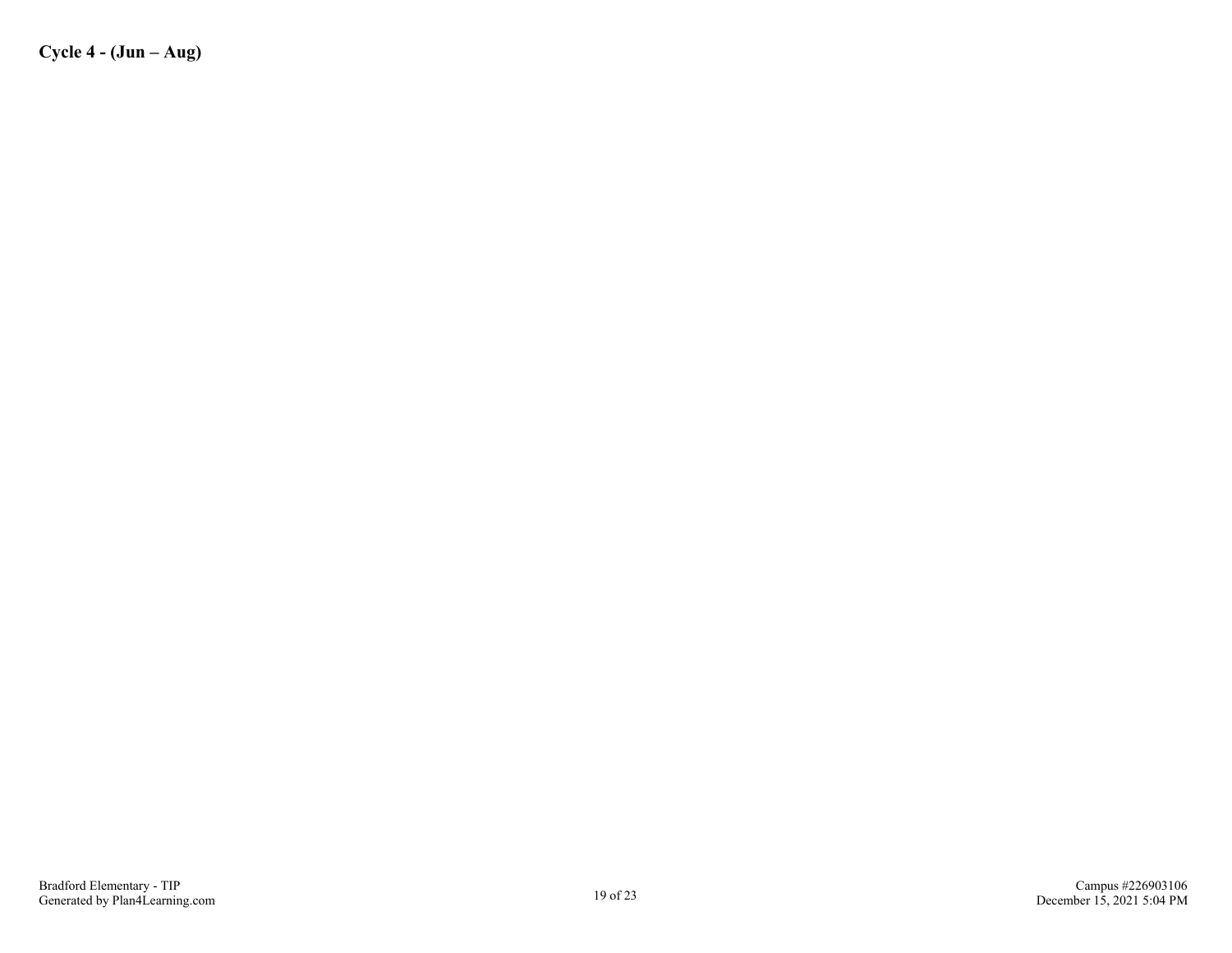# **Campus Grant Funding Summary**

| 6100-Payroll                                             |                                                                                          |                |                                           |                                           |               |  |  |  |
|----------------------------------------------------------|------------------------------------------------------------------------------------------|----------------|-------------------------------------------|-------------------------------------------|---------------|--|--|--|
| Cycle                                                    | <b>Essential Action</b>                                                                  | <b>Step</b>    | <b>Resources Needed</b>                   | <b>Account Code</b>                       | <b>Amount</b> |  |  |  |
|                                                          |                                                                                          |                |                                           |                                           |               |  |  |  |
| Sub-Total                                                |                                                                                          |                |                                           |                                           |               |  |  |  |
| <b>Budgeted Budget Object Code Amount</b><br>\$19,526.00 |                                                                                          |                |                                           |                                           |               |  |  |  |
|                                                          |                                                                                          |                |                                           | +/- Difference                            | \$19,526.00   |  |  |  |
|                                                          |                                                                                          |                | 6200-Professional and contracted services |                                           |               |  |  |  |
| Cycle                                                    | <b>Essential Action</b>                                                                  | <b>Step</b>    | <b>Resources Needed</b>                   | <b>Account Code</b>                       | <b>Amount</b> |  |  |  |
| $\overline{1}$                                           | 1                                                                                        | $\overline{4}$ | Coaching for CLT members                  |                                           | \$21,031.00   |  |  |  |
|                                                          |                                                                                          |                |                                           | Sub-Total                                 | \$21,031.00   |  |  |  |
|                                                          |                                                                                          |                |                                           | <b>Budgeted Budget Object Code Amount</b> | \$47,540.00   |  |  |  |
|                                                          |                                                                                          |                |                                           | +/- Difference                            | \$26,509.00   |  |  |  |
|                                                          |                                                                                          |                | 6300-Supplies and materials               |                                           |               |  |  |  |
| Cycle                                                    | <b>Essential Action</b><br><b>Resources Needed</b><br><b>Account Code</b><br><b>Step</b> |                |                                           |                                           |               |  |  |  |
|                                                          |                                                                                          |                |                                           |                                           |               |  |  |  |
| Sub-Total                                                |                                                                                          |                |                                           |                                           |               |  |  |  |
| <b>Budgeted Budget Object Code Amount</b>                |                                                                                          |                |                                           |                                           |               |  |  |  |
| +/- Difference                                           |                                                                                          |                |                                           |                                           |               |  |  |  |
|                                                          |                                                                                          |                | 6400-Other operating costs                |                                           |               |  |  |  |
| Cycle                                                    | <b>Essential Action</b>                                                                  | <b>Step</b>    | <b>Resources Needed</b>                   | <b>Account Code</b>                       | <b>Amount</b> |  |  |  |
|                                                          |                                                                                          |                |                                           |                                           | \$0.00        |  |  |  |
|                                                          |                                                                                          |                |                                           | Sub-Total                                 | \$0.00        |  |  |  |
|                                                          |                                                                                          |                |                                           | <b>Budgeted Budget Object Code Amount</b> | \$849.00      |  |  |  |
|                                                          |                                                                                          |                |                                           | +/- Difference                            | \$849.00      |  |  |  |
|                                                          |                                                                                          |                | <b>6600-Capital Outlay</b>                |                                           |               |  |  |  |
| Cycle                                                    | <b>Essential Action</b>                                                                  | <b>Step</b>    | <b>Resources Needed</b>                   | <b>Account Code</b>                       | <b>Amount</b> |  |  |  |
|                                                          |                                                                                          |                |                                           |                                           | \$0.00        |  |  |  |
|                                                          |                                                                                          |                |                                           | Sub-Total                                 | \$0.00        |  |  |  |
|                                                          |                                                                                          |                |                                           | <b>Budgeted Budget Object Code Amount</b> | \$0.00        |  |  |  |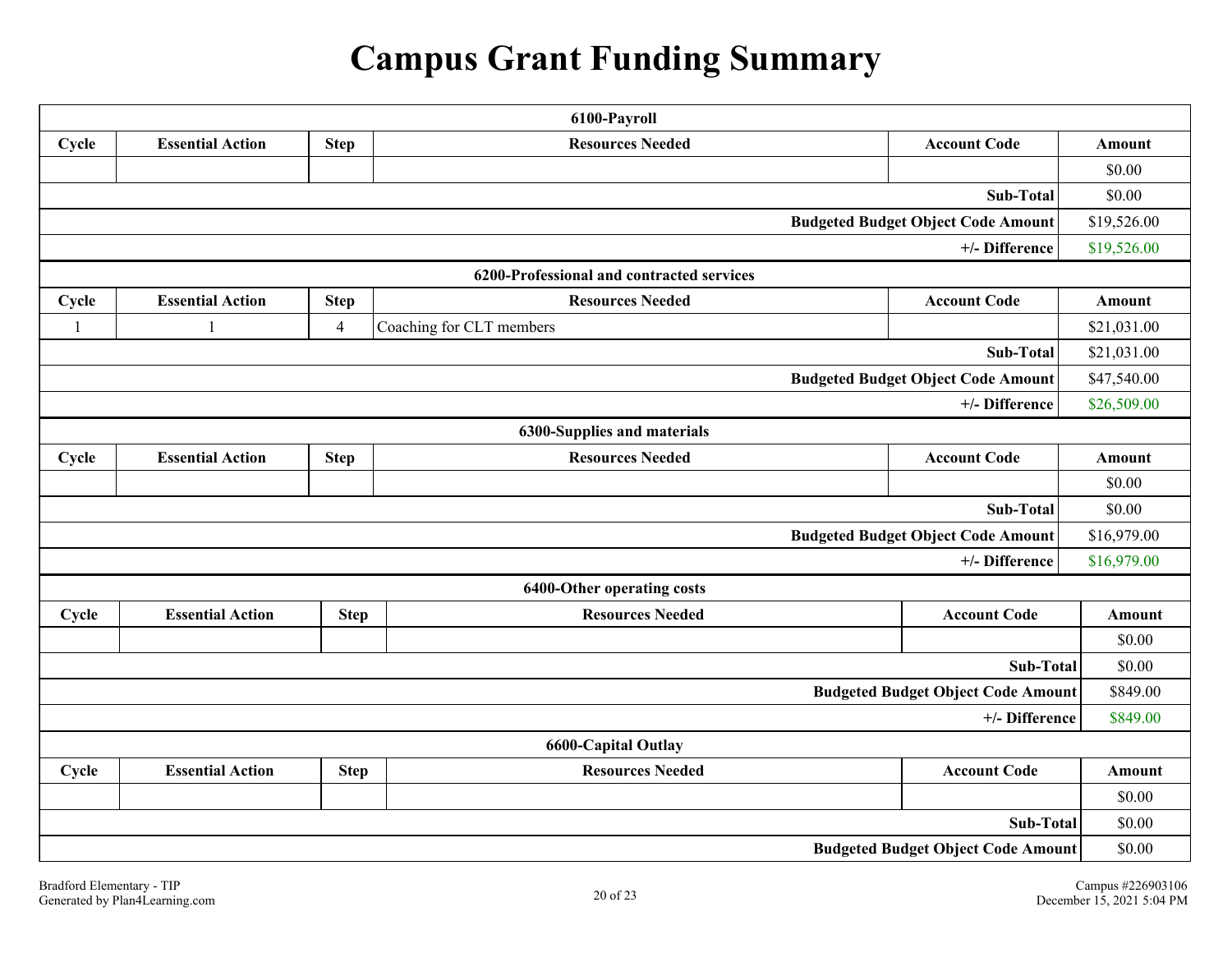| <b>6600-Capital Outlay</b>                |                                                                                          |             |                         |                     |             |  |  |  |
|-------------------------------------------|------------------------------------------------------------------------------------------|-------------|-------------------------|---------------------|-------------|--|--|--|
| Cycle                                     | <b>Step</b><br><b>Essential Action</b><br><b>Resources Needed</b><br><b>Account Code</b> |             |                         |                     |             |  |  |  |
|                                           |                                                                                          |             |                         | +/- Difference      | \$0.00      |  |  |  |
|                                           |                                                                                          |             | <b>Indirect Costs</b>   |                     |             |  |  |  |
| Cycle                                     | <b>Essential Action</b>                                                                  | <b>Step</b> | <b>Resources Needed</b> | <b>Account Code</b> | Amount      |  |  |  |
|                                           |                                                                                          |             |                         |                     | \$0.00      |  |  |  |
|                                           |                                                                                          |             |                         | Sub-Total           | \$0.00      |  |  |  |
| <b>Budgeted Budget Object Code Amount</b> |                                                                                          |             |                         |                     |             |  |  |  |
| +/- Difference                            |                                                                                          |             |                         |                     |             |  |  |  |
|                                           |                                                                                          |             |                         | <b>Grand Total</b>  | \$21,031.00 |  |  |  |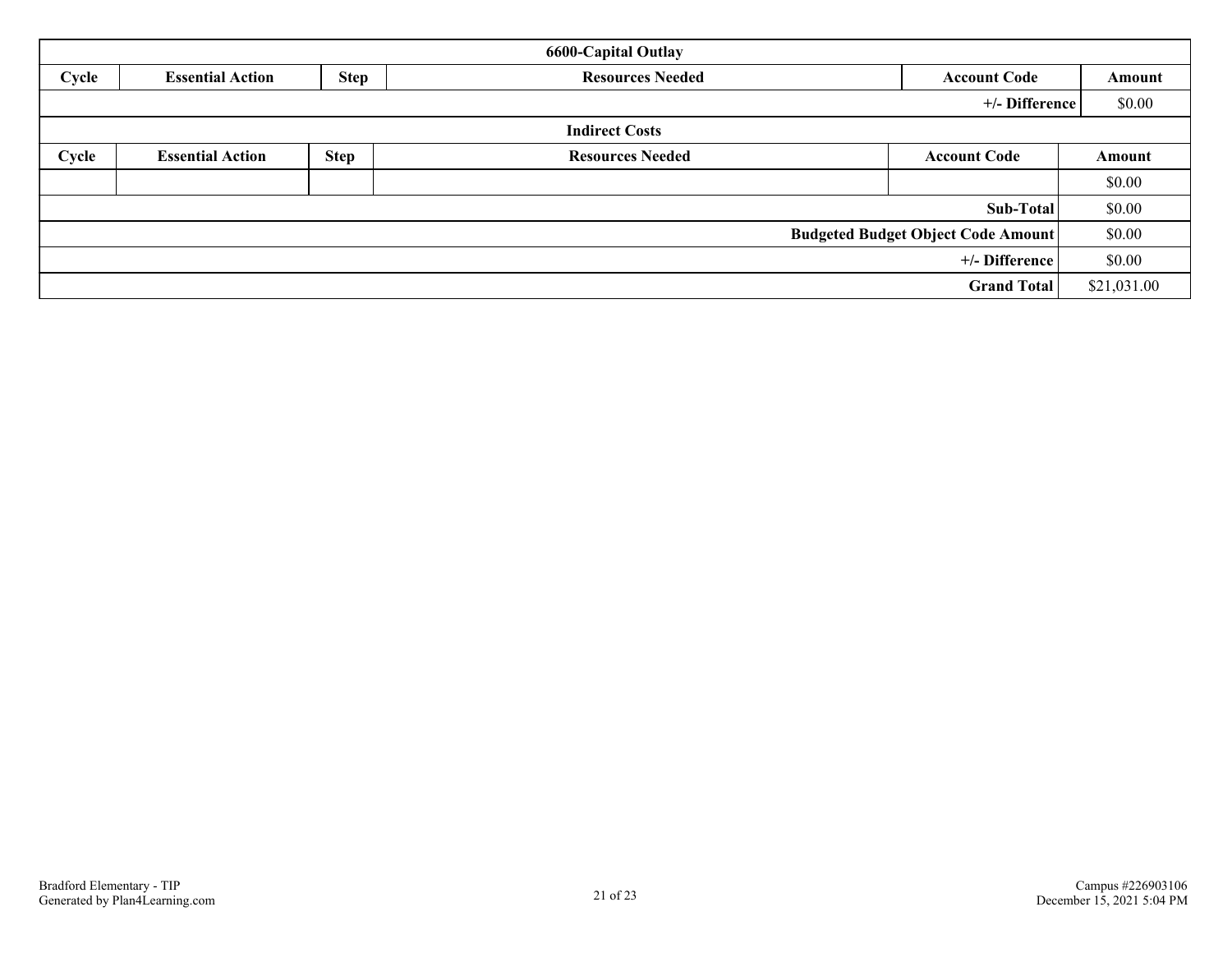|                   | <b>Student Data</b>                                 |              |                     |                                 |              |                   |                          |                          |                                      |                                      |                         |                                      |                                      |                   |                          |                          |                          |
|-------------------|-----------------------------------------------------|--------------|---------------------|---------------------------------|--------------|-------------------|--------------------------|--------------------------|--------------------------------------|--------------------------------------|-------------------------|--------------------------------------|--------------------------------------|-------------------|--------------------------|--------------------------|--------------------------|
|                   |                                                     |              |                     |                                 |              |                   |                          |                          |                                      |                                      |                         | % of Assessments                     |                                      |                   |                          |                          |                          |
| Core              | <b>Sub Metrics</b>                                  | <b>Grade</b> | <b>Student</b>      | Subject                         | Performance  | <b>Summative</b>  | 2019                     | 2021                     | 2021 Participation                   |                                      | Cycle 1                 |                                      |                                      | Cycle 2           |                          | 2022 Accountability Goal |                          |
| <b>Metrics</b>    |                                                     |              | <b>Group</b>        | <b>Tested</b>                   | Level        | <b>Assessment</b> | <b>Results</b>           | <b>Results</b>           | Rates                                | <b>Assessment Type</b>               | Formative<br>Goal       | Actual<br><b>Results</b>             | <b>Assessment Type</b>               | Formative<br>Goal | Actual<br><b>Results</b> | <b>Summative</b><br>Goal | Actual<br><b>Results</b> |
|                   |                                                     | All          | All                 | Reading                         | Approaches   | <b>STAAR</b>      | 67                       | 40                       | 98                                   | <b>MAP</b>                           | 45                      | 49                                   | <b>Released STAAR</b>                | 47                |                          | 65                       |                          |
|                   |                                                     | All          | All                 | Reading                         | Meets        | <b>STAAR</b>      | 29                       | 18                       | 98                                   | <b>MAP</b>                           | 12                      | 14                                   | <b>Released STAAR</b>                | 15                |                          | 16                       |                          |
|                   |                                                     | All          | All                 | Reading                         | Masters      | <b>STAAR</b>      | 12                       | $\mathbf{R}$             | 98                                   | <b>MAP</b>                           | $\mathbf{Q}$            | $\overline{\mathbf{3}}$              | <b>Released STAAR</b>                | 10                |                          | 12                       |                          |
|                   |                                                     | A11          | A11                 | Mathematics                     | Approaches   | <b>STAAR</b>      | 70                       | 42                       | 98                                   | <b>MAP</b>                           | 45                      | 36                                   | Released STAAR                       | 48                |                          | 65                       |                          |
|                   |                                                     | All          | All                 | Mathematics                     | Meets        | <b>STAAR</b>      | 36                       | 13                       | 98                                   | <b>MAP</b>                           | 13                      |                                      | <b>Released STAAR</b>                | 15                |                          | 15                       |                          |
|                   |                                                     | All          | All                 | Mathematics                     | Masters      | <b>STAAR</b>      | 16                       | $\overline{\phantom{0}}$ | 98                                   | <b>MAP</b>                           | 6                       | $\overline{2}$                       | Released STAAR                       | $\mathbf{R}$      |                          | 10                       |                          |
|                   |                                                     | All          | All                 | Science                         | Approaches   | <b>STAAR</b>      | 48                       | 49                       | 100                                  | <b>MAP</b>                           | 51                      | 23                                   | <b>District Created</b><br>Benchmark | 55                |                          | 65                       |                          |
| 1. Domain         | # of Students at Approaches, Meets,<br>and Masters  | All          | All                 | Science                         | Meets        | <b>STAAR</b>      | 21                       | 17                       | 100                                  | <b>MAP</b>                           | 18                      |                                      | <b>District Created</b><br>Benchmark | 19                |                          | 20                       |                          |
|                   |                                                     | A11          | All                 | Science                         | Masters      | <b>STAAR</b>      | $\overline{\mathcal{E}}$ | $\overline{2}$           | 100                                  | <b>MAP</b>                           | $\overline{3}$          |                                      | <b>District Created</b><br>Benchmark | $\overline{A}$    |                          | 7                        |                          |
|                   |                                                     | All          | All                 | Writing                         | Approaches   | <b>STAAR</b>      | 53                       | 34                       | 93                                   | <b>District Created</b><br>Benchmark | 50                      | 35                                   | <b>District Created</b><br>Benchmark | 50                |                          |                          |                          |
|                   | All                                                 | All          | Writing             | Meets                           | <b>STAAR</b> | 20                | 14                       | 93                       | <b>District Created</b><br>Benchmark | 15                                   | 12                      | <b>District Created</b><br>Benchmark | 16                                   |                   |                          |                          |                          |
|                   |                                                     | All          | All                 | Writing                         | Masters      | <b>STAAR</b>      | $\overline{\mathcal{E}}$ | $\overline{2}$           | 93                                   | <b>District Created</b><br>Benchmark | $\overline{\mathbf{3}}$ | $\overline{A}$                       | <b>District Created</b><br>Benchmark | 5                 |                          |                          |                          |
| 2. Domain Focus 1 | <b>Academic Growth Status</b>                       | All          |                     | <b>All Students Mathematics</b> | NA           | <b>STAAR</b>      | 70                       | 42                       | 98                                   | <b>MAP</b>                           | 50                      | 60                                   | <b>Released STAAR</b>                | 55                |                          | 60                       |                          |
|                   | <b>Academic Growth Status</b><br>Focus <sub>2</sub> | All          | <b>All Students</b> | Reading                         | NA           | <b>STAAR</b>      | 69                       | 40                       | 98                                   | <b>MAP</b>                           | 50                      | 51                                   | <b>Released STAAR</b>                | 55                |                          | 51                       |                          |